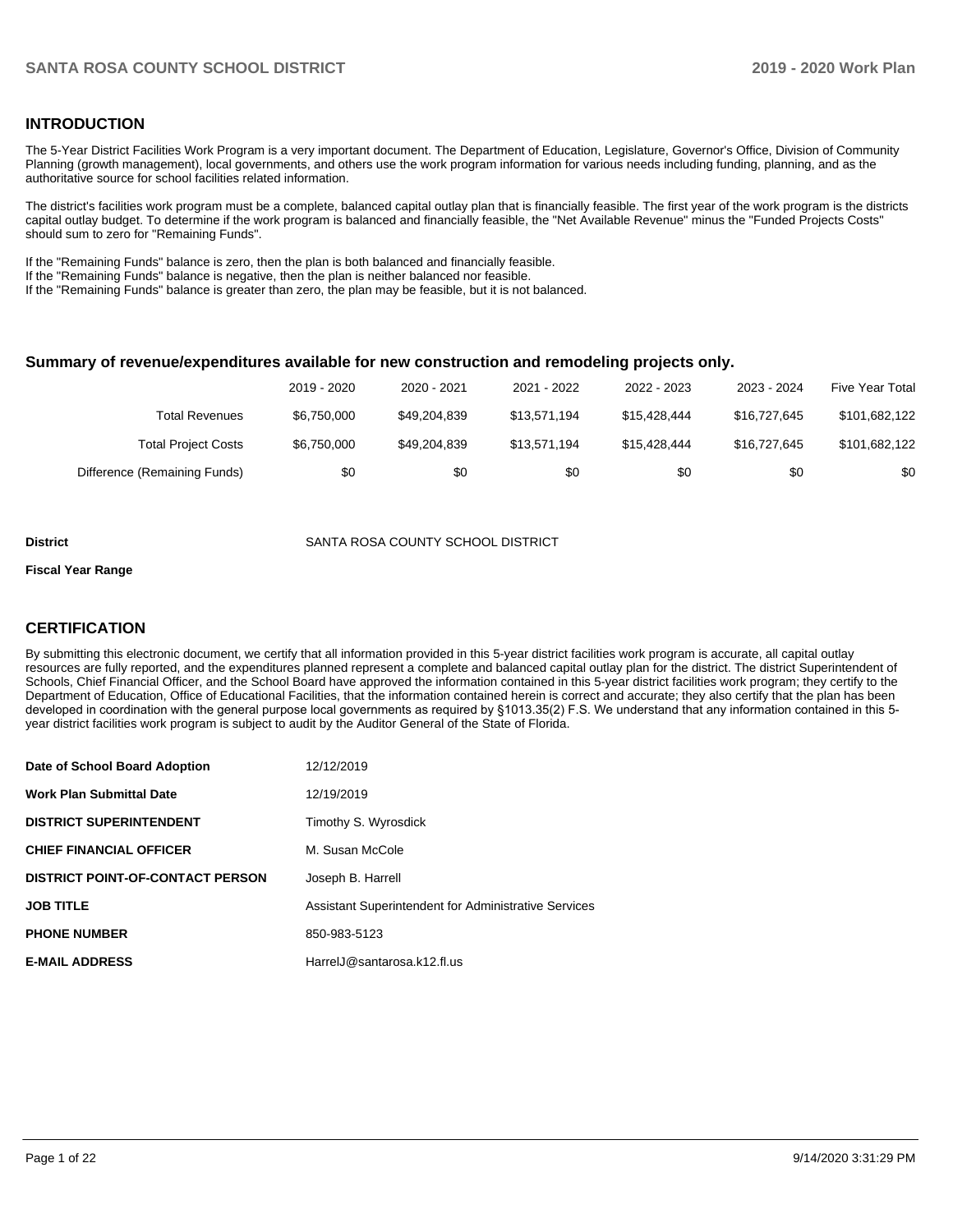# **Expenditures**

#### **Expenditure for Maintenance, Repair and Renovation from 1.50-Mills and PECO**

Annually, prior to the adoption of the district school budget, each school board must prepare a tentative district facilities work program that includes a schedule of major repair and renovation projects necessary to maintain the educational and ancillary facilities of the district.

| <b>Item</b>                                                                                                                                                                                                                                                                                                                                                                                                                                                                                                                                                                                                                                                                                                                                                                                                                                                                       | $2019 - 2020$<br><b>Actual Budget</b> | $2020 - 2021$<br>Projected | $2021 - 2022$<br>Projected | 2022 - 2023<br>Projected | 2023 - 2024<br>Projected | Total       |
|-----------------------------------------------------------------------------------------------------------------------------------------------------------------------------------------------------------------------------------------------------------------------------------------------------------------------------------------------------------------------------------------------------------------------------------------------------------------------------------------------------------------------------------------------------------------------------------------------------------------------------------------------------------------------------------------------------------------------------------------------------------------------------------------------------------------------------------------------------------------------------------|---------------------------------------|----------------------------|----------------------------|--------------------------|--------------------------|-------------|
| <b>HVAC</b>                                                                                                                                                                                                                                                                                                                                                                                                                                                                                                                                                                                                                                                                                                                                                                                                                                                                       | \$1.840.000                           | \$500.000                  | \$500.000                  | \$500.000                | \$500.000                | \$3,840,000 |
| ADMINISTRATIVE SUPPORT SERVICES, AVALON MIDDLE, BAGDAD ELEMENTARY, BENNETT C. RUSSELL ELEMENTARY,<br>Locations:<br>BERRYHILL ADMINISTRATIVE COMPLEX, BERRYHILL ELEMENTARY, CENTRAL SCHOOL, CHUMUCKLA ELEMENTARY, EAST MILTON<br>ELEMENTARY, GULF BREEZE ELEMENTARY, GULF BREEZE MIDDLE, GULF BREEZE SENIOR HIGH, HOLLEY-NAVARRE<br>INTERMEDIATE, HOLLEY-NAVARRE MIDDLE, HOLLEY-NAVARRE PRIMARY, JAY ELEMENTARY, JAY JUNIOR SENIOR HIGH, LOCKLIN<br>TECHNICAL COLLEGE, MARTIN LUTHER KING MIDDLE, MILTON SENIOR HIGH, NAVARRE SENIOR HIGH, ORIOLE BEACH<br>ELEMENTARY, PACE SENIOR HIGH, PEA RIDGE ELEMENTARY, R HOBBS MIDDLE, S S DIXON INTERMEDIATE, S S DIXON PRIMARY,<br>SANTA ROSA SUPERINTENDENT'S OFFICE, T R JACKSON ESE PRE-K/FULL SERVICE CENTER, THOMAS L SIMS MIDDLE, W H<br>RHODES ELEMENTARY, WEST NAVARRE INTERMEDIATE, WEST NAVARRE PRIMARY, WOODLAWN BEACH MIDDLE |                                       |                            |                            |                          |                          |             |
| Flooring                                                                                                                                                                                                                                                                                                                                                                                                                                                                                                                                                                                                                                                                                                                                                                                                                                                                          | \$268.422                             | \$250.000                  | \$250.000                  | \$250,000                | \$250,000                | \$1,268,422 |
| ADMINISTRATIVE SUPPORT SERVICES, AVALON MIDDLE, BAGDAD ELEMENTARY, BENNETT C. RUSSELL ELEMENTARY,<br>Locations:<br>BERRYHILL ADMINISTRATIVE COMPLEX, BERRYHILL ELEMENTARY, CENTRAL SCHOOL, CHUMUCKLA ELEMENTARY, EAST MILTON<br>ELEMENTARY, GULF BREEZE ELEMENTARY, GULF BREEZE MIDDLE, GULF BREEZE SENIOR HIGH, HOLLEY-NAVARRE<br>INTERMEDIATE, HOLLEY-NAVARRE MIDDLE, HOLLEY-NAVARRE PRIMARY, JAY ELEMENTARY, JAY JUNIOR SENIOR HIGH, LOCKLIN<br>TECHNICAL COLLEGE. MARTIN LUTHER KING MIDDLE. MILTON SENIOR HIGH. NAVARRE SENIOR HIGH. ORIOLE BEACH<br>ELEMENTARY, PACE SENIOR HIGH, PEA RIDGE ELEMENTARY, R HOBBS MIDDLE, S S DIXON INTERMEDIATE, S S DIXON PRIMARY,<br>SANTA ROSA SUPERINTENDENT'S OFFICE, T R JACKSON ESE PRE-K/FULL SERVICE CENTER, THOMAS L SIMS MIDDLE, W H<br>RHODES ELEMENTARY, WEST NAVARRE INTERMEDIATE, WEST NAVARRE PRIMARY, WOODLAWN BEACH MIDDLE |                                       |                            |                            |                          |                          |             |
| Roofing                                                                                                                                                                                                                                                                                                                                                                                                                                                                                                                                                                                                                                                                                                                                                                                                                                                                           | \$1.283.591                           | \$1.000.000                | \$1.000.000                | \$1.000.000              | \$1,000,000              | \$5,283,591 |
| ADMINISTRATIVE SUPPORT SERVICES, AVALON MIDDLE, BAGDAD ELEMENTARY, BENNETT C. RUSSELL ELEMENTARY,<br>Locations:<br>BERRYHILL ADMINISTRATIVE COMPLEX, BERRYHILL ELEMENTARY, CENTRAL SCHOOL, CHUMUCKLA ELEMENTARY, EAST MILTON<br>ELEMENTARY, GULF BREEZE ELEMENTARY, GULF BREEZE MIDDLE, GULF BREEZE SENIOR HIGH, HOLLEY-NAVARRE<br>INTERMEDIATE, HOLLEY-NAVARRE MIDDLE, HOLLEY-NAVARRE PRIMARY, JAY ELEMENTARY, JAY JUNIOR SENIOR HIGH, LOCKLIN<br>TECHNICAL COLLEGE, MARTIN LUTHER KING MIDDLE, MILTON SENIOR HIGH, NAVARRE SENIOR HIGH, ORIOLE BEACH<br>ELEMENTARY, PACE SENIOR HIGH, PEA RIDGE ELEMENTARY, R HOBBS MIDDLE, S S DIXON INTERMEDIATE, S S DIXON PRIMARY,<br>SANTA ROSA SUPERINTENDENT'S OFFICE, T R JACKSON ESE PRE-K/FULL SERVICE CENTER, THOMAS L SIMS MIDDLE, W H<br>RHODES ELEMENTARY, WEST NAVARRE INTERMEDIATE, WEST NAVARRE PRIMARY, WOODLAWN BEACH MIDDLE |                                       |                            |                            |                          |                          |             |
| Safety to Life                                                                                                                                                                                                                                                                                                                                                                                                                                                                                                                                                                                                                                                                                                                                                                                                                                                                    | \$455,000                             | \$500.000                  | \$500,000                  | \$500,000                | \$500,000                | \$2,455,000 |
| ADMINISTRATIVE SUPPORT SERVICES, AVALON MIDDLE, BAGDAD ELEMENTARY, BENNETT C. RUSSELL ELEMENTARY,<br>Locations:<br>BERRYHILL ADMINISTRATIVE COMPLEX, BERRYHILL ELEMENTARY, CENTRAL SCHOOL, CHUMUCKLA ELEMENTARY, EAST MILTON<br>ELEMENTARY, GULF BREEZE ELEMENTARY, GULF BREEZE MIDDLE, GULF BREEZE SENIOR HIGH, HOLLEY-NAVARRE<br>INTERMEDIATE, HOLLEY-NAVARRE MIDDLE, HOLLEY-NAVARRE PRIMARY, JAY ELEMENTARY, JAY JUNIOR SENIOR HIGH, LOCKLIN<br>TECHNICAL COLLEGE, MARTIN LUTHER KING MIDDLE, MILTON SENIOR HIGH, NAVARRE SENIOR HIGH, ORIOLE BEACH<br>ELEMENTARY, PACE SENIOR HIGH, PEA RIDGE ELEMENTARY, R HOBBS MIDDLE, S S DIXON INTERMEDIATE, S S DIXON PRIMARY,<br>SANTA ROSA SUPERINTENDENT'S OFFICE, T R JACKSON ESE PRE-K/FULL SERVICE CENTER, THOMAS L SIMS MIDDLE, W H<br>RHODES ELEMENTARY, WEST NAVARRE INTERMEDIATE, WEST NAVARRE PRIMARY, WOODLAWN BEACH MIDDLE |                                       |                            |                            |                          |                          |             |
| Fencing                                                                                                                                                                                                                                                                                                                                                                                                                                                                                                                                                                                                                                                                                                                                                                                                                                                                           | \$10,000                              | \$20,000                   | \$20,000                   | \$20,000                 | \$20,000                 | \$90,000    |
| ADMINISTRATIVE SUPPORT SERVICES, AVALON MIDDLE, BAGDAD ELEMENTARY, BENNETT C, RUSSELL ELEMENTARY,<br>Locations:<br>BERRYHILL ADMINISTRATIVE COMPLEX, BERRYHILL ELEMENTARY, CENTRAL SCHOOL, CHUMUCKLA ELEMENTARY, EAST MILTON<br>ELEMENTARY, GULF BREEZE ELEMENTARY, GULF BREEZE MIDDLE, GULF BREEZE SENIOR HIGH, HOLLEY-NAVARRE<br>INTERMEDIATE, HOLLEY-NAVARRE MIDDLE, HOLLEY-NAVARRE PRIMARY, JAY ELEMENTARY, JAY JUNIOR SENIOR HIGH, LOCKLIN<br>TECHNICAL COLLEGE, MARTIN LUTHER KING MIDDLE, MILTON SENIOR HIGH, NAVARRE SENIOR HIGH, ORIOLE BEACH<br>ELEMENTARY, PACE SENIOR HIGH, PEA RIDGE ELEMENTARY, R HOBBS MIDDLE, S S DIXON INTERMEDIATE, S S DIXON PRIMARY,<br>SANTA ROSA SUPERINTENDENT'S OFFICE, T R JACKSON ESE PRE-K/FULL SERVICE CENTER, THOMAS L SIMS MIDDLE, W H<br>RHODES ELEMENTARY, WEST NAVARRE INTERMEDIATE, WEST NAVARRE PRIMARY, WOODLAWN BEACH MIDDLE |                                       |                            |                            |                          |                          |             |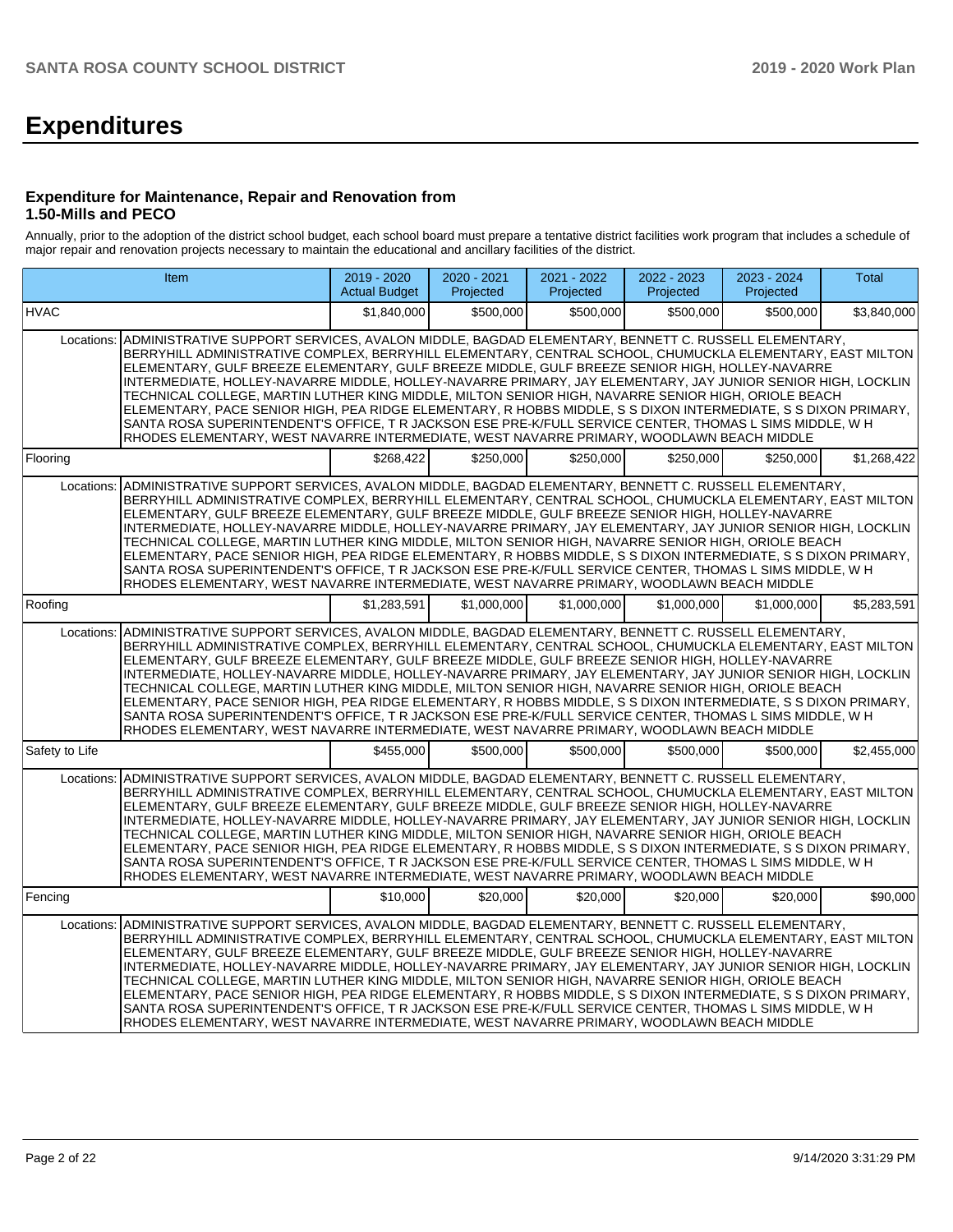| Parking                          |                                                                                                                                                                                                                                                                                                                                                                                                                                                                                                                                                                                                                                                                                                                                                                                                                                                                                | \$60,000  | \$75,000  | \$75,000  | \$75,000  | \$75,000  | \$360,000   |
|----------------------------------|--------------------------------------------------------------------------------------------------------------------------------------------------------------------------------------------------------------------------------------------------------------------------------------------------------------------------------------------------------------------------------------------------------------------------------------------------------------------------------------------------------------------------------------------------------------------------------------------------------------------------------------------------------------------------------------------------------------------------------------------------------------------------------------------------------------------------------------------------------------------------------|-----------|-----------|-----------|-----------|-----------|-------------|
| Locations:                       | ADMINISTRATIVE SUPPORT SERVICES, AVALON MIDDLE, BAGDAD ELEMENTARY, BENNETT C. RUSSELL ELEMENTARY,<br>BERRYHILL ADMINISTRATIVE COMPLEX, BERRYHILL ELEMENTARY, CENTRAL SCHOOL, CHUMUCKLA ELEMENTARY, EAST MILTON<br>ELEMENTARY, GULF BREEZE ELEMENTARY, GULF BREEZE MIDDLE, GULF BREEZE SENIOR HIGH, HOLLEY-NAVARRE<br>INTERMEDIATE, HOLLEY-NAVARRE MIDDLE, HOLLEY-NAVARRE PRIMARY, JAY ELEMENTARY, JAY JUNIOR SENIOR HIGH, LOCKLIN<br>TECHNICAL COLLEGE, MARTIN LUTHER KING MIDDLE, MILTON SENIOR HIGH, NAVARRE SENIOR HIGH, ORIOLE BEACH<br>ELEMENTARY, PACE SENIOR HIGH, PEA RIDGE ELEMENTARY, R HOBBS MIDDLE, S S DIXON INTERMEDIATE, S S DIXON PRIMARY,<br>SANTA ROSA SUPERINTENDENT'S OFFICE, T R JACKSON ESE PRE-K/FULL SERVICE CENTER, THOMAS L SIMS MIDDLE, W H<br>RHODES ELEMENTARY, WEST NAVARRE INTERMEDIATE, WEST NAVARRE PRIMARY, WOODLAWN BEACH MIDDLE            |           |           |           |           |           |             |
| Electrical                       |                                                                                                                                                                                                                                                                                                                                                                                                                                                                                                                                                                                                                                                                                                                                                                                                                                                                                | \$0       | \$100,000 | \$100,000 | \$100.000 | \$100,000 | \$400,000   |
| Locations:                       | ADMINISTRATIVE SUPPORT SERVICES, AVALON MIDDLE, BAGDAD ELEMENTARY, BENNETT C. RUSSELL ELEMENTARY,<br>BERRYHILL ADMINISTRATIVE COMPLEX, BERRYHILL ELEMENTARY, CENTRAL SCHOOL, CHUMUCKLA ELEMENTARY, EAST MILTON<br>ELEMENTARY, GULF BREEZE ELEMENTARY, GULF BREEZE MIDDLE, GULF BREEZE SENIOR HIGH, HOLLEY-NAVARRE<br>INTERMEDIATE, HOLLEY-NAVARRE MIDDLE, HOLLEY-NAVARRE PRIMARY, JAY ELEMENTARY, JAY JUNIOR SENIOR HIGH, LOCKLIN<br>TECHNICAL COLLEGE, MARTIN LUTHER KING MIDDLE, MILTON SENIOR HIGH, NAVARRE SENIOR HIGH, ORIOLE BEACH<br>ELEMENTARY, PACE SENIOR HIGH, PEA RIDGE ELEMENTARY, R HOBBS MIDDLE, S S DIXON INTERMEDIATE, S S DIXON PRIMARY,<br>SANTA ROSA SUPERINTENDENT'S OFFICE, T R JACKSON ESE PRE-K/FULL SERVICE CENTER, THOMAS L SIMS MIDDLE, W H<br>RHODES ELEMENTARY, WEST NAVARRE INTERMEDIATE, WEST NAVARRE PRIMARY, WOODLAWN BEACH MIDDLE            |           |           |           |           |           |             |
| Fire Alarm                       |                                                                                                                                                                                                                                                                                                                                                                                                                                                                                                                                                                                                                                                                                                                                                                                                                                                                                | \$0       | \$50,000  | \$50,000  | \$50,000  | \$50,000  | \$200,000   |
|                                  | Locations: ADMINISTRATIVE SUPPORT SERVICES, AVALON MIDDLE, BAGDAD ELEMENTARY, BENNETT C. RUSSELL ELEMENTARY,<br>BERRYHILL ADMINISTRATIVE COMPLEX, BERRYHILL ELEMENTARY, CENTRAL SCHOOL, CHUMUCKLA ELEMENTARY, EAST MILTON<br>ELEMENTARY, GULF BREEZE ELEMENTARY, GULF BREEZE MIDDLE, GULF BREEZE SENIOR HIGH, HOLLEY-NAVARRE<br>INTERMEDIATE, HOLLEY-NAVARRE MIDDLE, HOLLEY-NAVARRE PRIMARY, JAY ELEMENTARY, JAY JUNIOR SENIOR HIGH, LOCKLIN<br>TECHNICAL COLLEGE. MARTIN LUTHER KING MIDDLE. MILTON SENIOR HIGH. NAVARRE SENIOR HIGH. ORIOLE BEACH<br>ELEMENTARY, PACE SENIOR HIGH, PEA RIDGE ELEMENTARY, R HOBBS MIDDLE, S S DIXON INTERMEDIATE, S S DIXON PRIMARY,<br>SANTA ROSA SUPERINTENDENT'S OFFICE, T R JACKSON ESE PRE-K/FULL SERVICE CENTER, THOMAS L SIMS MIDDLE, W H<br>RHODES ELEMENTARY, WEST NAVARRE INTERMEDIATE, WEST NAVARRE PRIMARY, WOODLAWN BEACH MIDDLE |           |           |           |           |           |             |
| Telephone/Intercom System        |                                                                                                                                                                                                                                                                                                                                                                                                                                                                                                                                                                                                                                                                                                                                                                                                                                                                                | \$0       | \$50,000  | \$50,000  | \$50,000  | \$50,000  | \$200,000   |
| Locations:                       | ADMINISTRATIVE SUPPORT SERVICES, AVALON MIDDLE, BAGDAD ELEMENTARY, BENNETT C. RUSSELL ELEMENTARY,<br>BERRYHILL ADMINISTRATIVE COMPLEX, BERRYHILL ELEMENTARY, CENTRAL SCHOOL, CHUMUCKLA ELEMENTARY, EAST MILTON<br>ELEMENTARY, GULF BREEZE ELEMENTARY, GULF BREEZE MIDDLE, GULF BREEZE SENIOR HIGH, HOLLEY-NAVARRE<br>INTERMEDIATE, HOLLEY-NAVARRE MIDDLE, HOLLEY-NAVARRE PRIMARY, JAY ELEMENTARY, JAY JUNIOR SENIOR HIGH, LOCKLIN<br>TECHNICAL COLLEGE, MARTIN LUTHER KING MIDDLE, MILTON SENIOR HIGH, NAVARRE SENIOR HIGH, ORIOLE BEACH<br>ELEMENTARY, PACE SENIOR HIGH, PEA RIDGE ELEMENTARY, R HOBBS MIDDLE, S S DIXON INTERMEDIATE, S S DIXON PRIMARY,<br>SANTA ROSA SUPERINTENDENT'S OFFICE, T R JACKSON ESE PRE-K/FULL SERVICE CENTER, THOMAS L SIMS MIDDLE, W H<br>RHODES ELEMENTARY, WEST NAVARRE INTERMEDIATE, WEST NAVARRE PRIMARY, WOODLAWN BEACH MIDDLE            |           |           |           |           |           |             |
| <b>Closed Circuit Television</b> |                                                                                                                                                                                                                                                                                                                                                                                                                                                                                                                                                                                                                                                                                                                                                                                                                                                                                | \$295,000 | \$250.000 | \$250,000 | \$250,000 | \$250,000 | \$1,295,000 |
|                                  | Locations: ADMINISTRATIVE SUPPORT SERVICES, AVALON MIDDLE, BAGDAD ELEMENTARY, BENNETT C. RUSSELL ELEMENTARY,<br>BERRYHILL ADMINISTRATIVE COMPLEX, BERRYHILL ELEMENTARY, CENTRAL SCHOOL, CHUMUCKLA ELEMENTARY, EAST MILTON<br>ELEMENTARY, GULF BREEZE ELEMENTARY, GULF BREEZE MIDDLE, GULF BREEZE SENIOR HIGH, HOLLEY-NAVARRE<br>INTERMEDIATE, HOLLEY-NAVARRE MIDDLE, HOLLEY-NAVARRE PRIMARY, JAY ELEMENTARY, JAY JUNIOR SENIOR HIGH, LOCKLIN<br>TECHNICAL COLLEGE, MARTIN LUTHER KING MIDDLE, MILTON SENIOR HIGH, NAVARRE SENIOR HIGH, ORIOLE BEACH<br>ELEMENTARY, PACE SENIOR HIGH, PEA RIDGE ELEMENTARY, R HOBBS MIDDLE, S S DIXON INTERMEDIATE, S S DIXON PRIMARY,<br>SANTA ROSA SUPERINTENDENT'S OFFICE, T R JACKSON ESE PRE-K/FULL SERVICE CENTER, THOMAS L SIMS MIDDLE, W H<br>RHODES ELEMENTARY, WEST NAVARRE INTERMEDIATE, WEST NAVARRE PRIMARY, WOODLAWN BEACH MIDDLE |           |           |           |           |           |             |
| Paint                            |                                                                                                                                                                                                                                                                                                                                                                                                                                                                                                                                                                                                                                                                                                                                                                                                                                                                                | \$85,000  | \$100,000 | \$100,000 | \$100,000 | \$100,000 | \$485,000   |
| Locations:<br>Maintenance/Repair | ADMINISTRATIVE SUPPORT SERVICES, AVALON MIDDLE, BAGDAD ELEMENTARY, BENNETT C. RUSSELL ELEMENTARY,<br>BERRYHILL ADMINISTRATIVE COMPLEX, BERRYHILL ELEMENTARY, CENTRAL SCHOOL, CHUMUCKLA ELEMENTARY, EAST MILTON<br>ELEMENTARY, GULF BREEZE ELEMENTARY, GULF BREEZE MIDDLE, GULF BREEZE SENIOR HIGH, HOLLEY-NAVARRE<br>INTERMEDIATE, HOLLEY-NAVARRE MIDDLE, HOLLEY-NAVARRE PRIMARY, JAY ELEMENTARY, JAY JUNIOR SENIOR HIGH, LOCKLIN<br>TECHNICAL COLLEGE. MARTIN LUTHER KING MIDDLE. MILTON SENIOR HIGH. NAVARRE SENIOR HIGH. ORIOLE BEACH<br>ELEMENTARY, PACE SENIOR HIGH, PEA RIDGE ELEMENTARY, R HOBBS MIDDLE, S S DIXON INTERMEDIATE, S S DIXON PRIMARY,<br>SANTA ROSA SUPERINTENDENT'S OFFICE, T R JACKSON ESE PRE-K/FULL SERVICE CENTER, THOMAS L SIMS MIDDLE, W H<br>RHODES ELEMENTARY, WEST NAVARRE INTERMEDIATE, WEST NAVARRE PRIMARY, WOODLAWN BEACH MIDDLE            | \$8,000   | \$10,000  | \$10,000  | \$10,000  | \$10,000  | \$48,000    |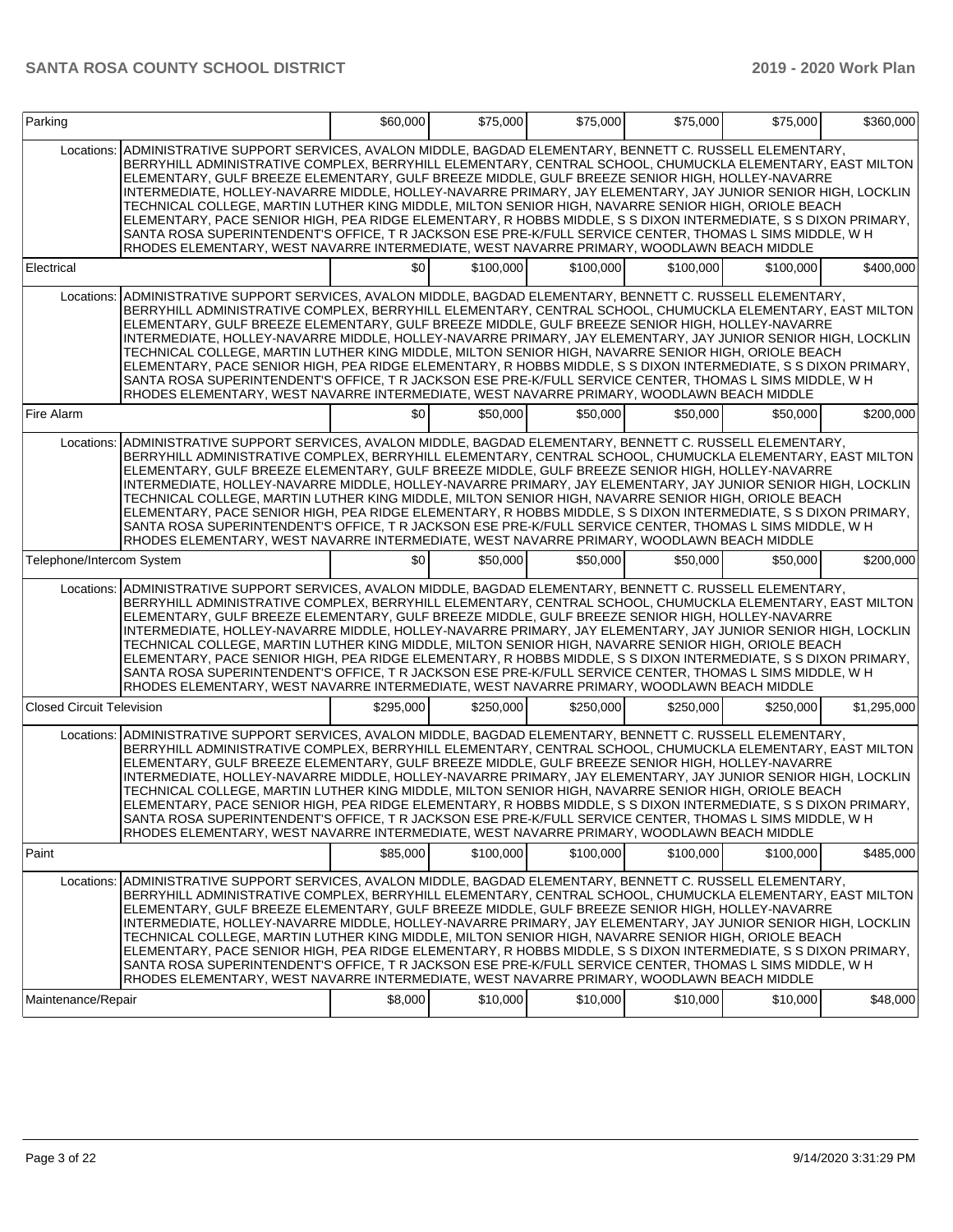| IELEMENTARY. GULF BREEZE ELEMENTARY. GULF BREEZE MIDDLE. GULF BREEZE SENIOR HIGH. HOLLEY-NAVARRE<br>INTERMEDIATE, HOLLEY-NAVARRE MIDDLE, HOLLEY-NAVARRE PRIMARY, JAY ELEMENTARY, JAY JUNIOR SENIOR HIGH, LOCKLIN<br>TECHNICAL COLLEGE, MARTIN LUTHER KING MIDDLE, MILTON SENIOR HIGH, NAVARRE SENIOR HIGH, ORIOLE BEACH<br> ELEMENTARY, PACE SENIOR HIGH, PEA RIDGE ELEMENTARY, R HOBBS MIDDLE, S S DIXON INTERMEDIATE, S S DIXON PRIMARY,<br>SANTA ROSA SUPERINTENDENT'S OFFICE. T R JACKSON ESE PRE-K/FULL SERVICE CENTER, THOMAS L SIMS MIDDLE, W H |             |             |             |             |             |              |
|--------------------------------------------------------------------------------------------------------------------------------------------------------------------------------------------------------------------------------------------------------------------------------------------------------------------------------------------------------------------------------------------------------------------------------------------------------------------------------------------------------------------------------------------------------|-------------|-------------|-------------|-------------|-------------|--------------|
| IRHODES ELEMENTARY. WEST NAVARRE INTERMEDIATE. WEST NAVARRE PRIMARY. WOODLAWN BEACH MIDDLE<br>Sub Total:                                                                                                                                                                                                                                                                                                                                                                                                                                               | \$4.305.013 | \$2,905,000 | \$2,905,000 | \$2,905,000 | \$2,905,000 | \$15,925,013 |

| <b>IPECO Maintenance Expenditures</b> | \$0 <sub>1</sub> | $\sim$<br>ມບ | ሶሳ<br>ΦU    | \$0         | \$0         | \$0          |
|---------------------------------------|------------------|--------------|-------------|-------------|-------------|--------------|
| I.50 Mill Sub Total: I                | \$4,305,013      | \$2,905,000  | \$2,905,000 | \$2,905,000 | \$2,905,000 | \$15,925,013 |

No items have been specified.

| Гotal: | \$4.305.01 | $$2.905.000$ <sup>1</sup> | \$2,905,000 | \$2.905.000 | \$2,905,000 | 042<br>ፍ15 Q2F<br>. |
|--------|------------|---------------------------|-------------|-------------|-------------|---------------------|
|--------|------------|---------------------------|-------------|-------------|-------------|---------------------|

### **Local 1.50 Mill Expenditure For Maintenance, Repair and Renovation**

Anticipated expenditures expected from local funding sources over the years covered by the current work plan.

| Item                                                         | 2019 - 2020<br><b>Actual Budget</b> | 2020 - 2021<br>Projected | 2021 - 2022<br>Projected | 2022 - 2023<br>Projected | 2023 - 2024<br>Projected | <b>Total</b> |
|--------------------------------------------------------------|-------------------------------------|--------------------------|--------------------------|--------------------------|--------------------------|--------------|
| Remaining Maint and Repair from 1.5 Mills                    | \$4,305,013                         | \$2,905,000              | \$2,905,000              | \$2,905,000              | \$2,905,000              | \$15,925,013 |
| Maintenance/Repair Salaries                                  | \$0                                 | \$0                      | \$0                      | \$0                      | \$0                      | \$0          |
| <b>School Bus Purchases</b>                                  | \$2,304,090                         | \$2,304,090              | \$2,304,090              | \$2,304,090              | \$2,304,090              | \$11,520,450 |
| <b>Other Vehicle Purchases</b>                               | \$0                                 | \$0                      | \$0                      | \$0                      | \$0                      | \$0          |
| <b>Capital Outlay Equipment</b>                              | \$910,000                           | \$3,000,000              | \$1,300,000              | \$1,300,000              | \$1,300,000              | \$7,810,000  |
| <b>Rent/Lease Payments</b>                                   | \$0                                 | \$0                      | \$0                      | \$0                      | \$0                      | \$0          |
| <b>COP Debt Service</b>                                      | \$6,900,000                         | \$4,049,750              | \$4,026,500              | \$3,984,500              | \$4,089,500              | \$23,050,250 |
| Rent/Lease Relocatables                                      | \$390,468                           | \$650,000                | \$650,000                | \$650,000                | \$650,000                | \$2,990,468  |
| <b>Environmental Problems</b>                                | \$600,000                           | \$100,000                | \$100,000                | \$100,000                | \$100,000                | \$1,000,000  |
| ls.1011.14 Debt Service                                      | \$0                                 | \$0                      | \$0                      | \$0                      | \$0                      | \$0          |
| <b>Special Facilities Construction Account</b>               | \$0                                 | \$0                      | \$0                      | \$0                      | \$0                      | \$0          |
| Premiums for Property Casualty Insurance - 1011.71<br>(4a,b) | \$952,690                           | \$1,000,000              | \$1,000,000              | \$1,000,000              | \$1,000,000              | \$4,952,690  |
| Qualified School Construction Bonds (QSCB)                   | \$0                                 | \$0                      | \$0                      | \$0                      | \$0                      | \$0          |
| Qualified Zone Academy Bonds (QZAB)                          | \$0                                 | \$0                      | \$0                      | \$0                      | \$0                      | \$0          |
| Repair/Replace Doors/Windows                                 | \$37,500                            | \$50,000                 | \$50,000                 | \$50,000                 | \$50,000                 | \$237,500    |
| Relocatables - Infrastructure/Relocating/Etc                 | \$300,000                           | \$300,000                | \$300,000                | \$300,000                | \$300,000                | \$1,500,000  |
| Playground/P.E. Improvements                                 | \$25,000                            | \$150,000                | \$150,000                | \$150,000                | \$150,000                | \$625,000    |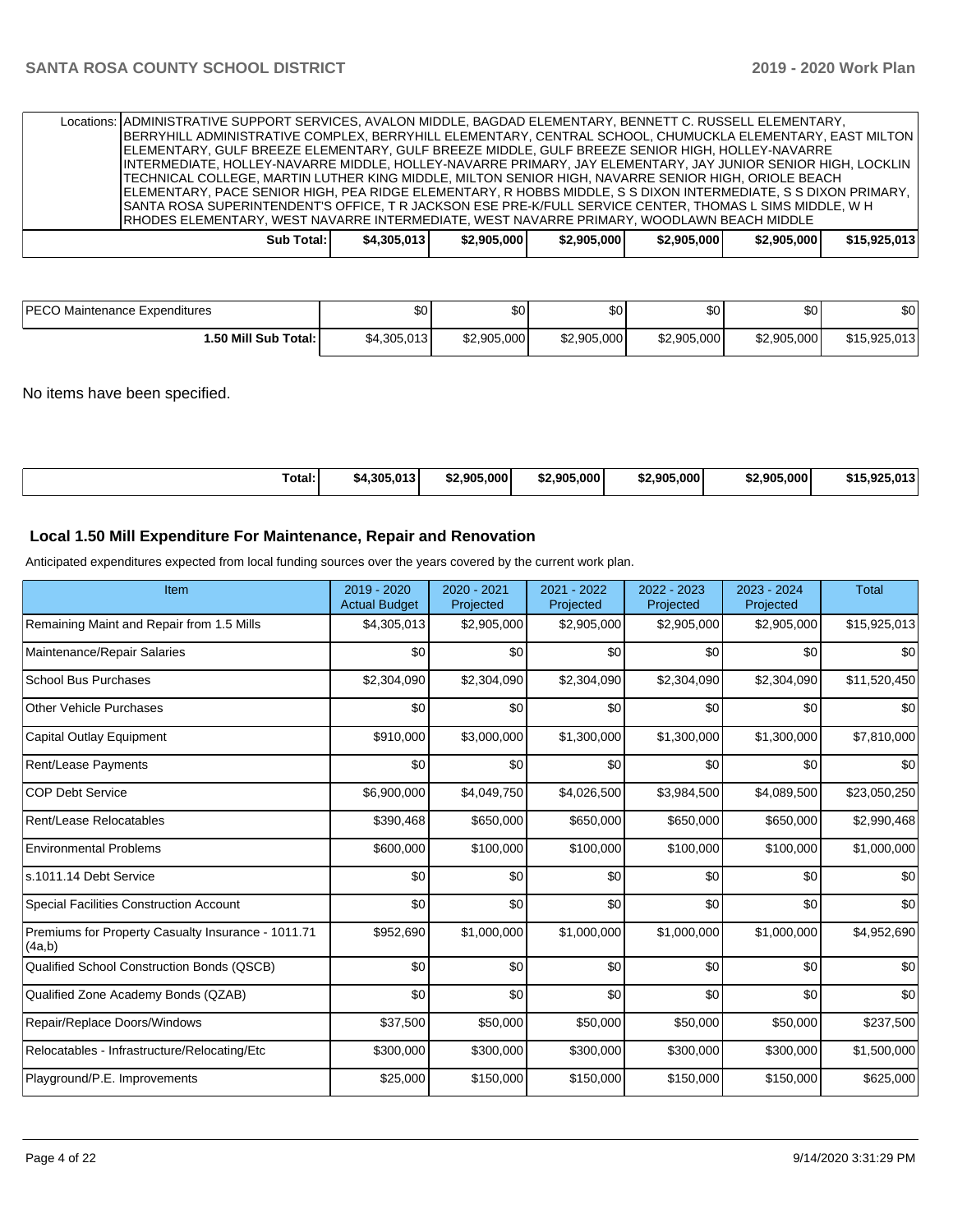| Minor Improvements for Security                                                                                       | \$20,000     | \$20,000     | \$20,000     | \$20,000     | \$20,000     | \$100,000    |
|-----------------------------------------------------------------------------------------------------------------------|--------------|--------------|--------------|--------------|--------------|--------------|
| Minor Classroom Renovations                                                                                           | \$20,000     | \$75,000     | \$75,000     | \$75,000     | \$75,000     | \$320,000    |
| Maint. of Walkways & Awnings                                                                                          | \$75,000     | \$100,000    | \$100,000    | \$100,000    | \$100,000    | \$475,000    |
| Technological Infrastructure                                                                                          | \$500,000    | \$800,000    | \$800,000    | \$800,000    | \$800,000    | \$3,700,000  |
| Cabinets                                                                                                              | \$80,000     | \$75,000     | \$75,000     | \$75,000     | \$75,000     | \$380,000    |
| Restroom/Locker Rm Renovations                                                                                        | \$0          | \$50,000     | \$50,000     | \$50,000     | \$50,000     | \$200,000    |
| Other Paving (basketball, track, etc)                                                                                 | \$65,000     | \$50,000     | \$50,000     | \$50,000     | \$50,000     | \$265,000    |
| Reserve for 5% Fund Balance (19/20 reserve is<br>lincluded in Total Fd Balance Carried Fwd in the<br>Revenue Section) | \$0          | \$1,401,389  | \$1,446,608  | \$1,539,237  | \$1,633,919  | \$6,021,153  |
| <b>Local Expenditure Totals:</b>                                                                                      | \$17,484,761 | \$17,080,229 | \$15,402,198 | \$15,452,827 | \$15,652,509 | \$81,072,524 |

# **Revenue**

#### **1.50 Mill Revenue Source**

Schedule of Estimated Capital Outlay Revenue from each currently approved source which is estimated to be available for expenditures on the projects included in the tentative district facilities work program. All amounts are NET after considering carryover balances, interest earned, new COP's, 1011.14 and 1011.15 loans, etc. Districts cannot use 1.5-Mill funds for salaries except for those explicitly associated with maintenance/repair projects. (1011.71 (5), F.S.)

| Item                                                                                | Fund | $2019 - 2020$<br><b>Actual Value</b> | $2020 - 2021$<br>Projected | 2021 - 2022<br>Projected | $2022 - 2023$<br>Projected | $2023 - 2024$<br>Projected | Total            |
|-------------------------------------------------------------------------------------|------|--------------------------------------|----------------------------|--------------------------|----------------------------|----------------------------|------------------|
| (1) Non-exempt property<br>lassessed valuation                                      |      | \$11,565,397,685                     | \$12,294,808,095           | \$13,048,265,706         | \$13,912,427,822           | \$14,795,736,365           | \$65,616,635,673 |
| $(2)$ The Millage projected for<br>discretionary capital outlay per<br>ls.1011.71   |      | 1.40                                 | 1.40                       | 1.40                     | 1.40                       | 1.40                       |                  |
| $(3)$ Full value of the 1.50-Mill<br>discretionary capital outlay per<br>ls.1011.71 |      | \$19,429,868                         | \$20,655,278               | \$21,921,086             | \$23.372.879               | \$24,856,837               | \$110.235.948    |
| $(4)$ Value of the portion of the 1.50<br>-Mill ACTUALLY levied                     | 370I | \$15,543,894                         | \$16,524,222               | \$17,536,869             | \$18,698,303               | \$19,885,470               | \$88,188,758     |
| $(5)$ Difference of lines $(3)$ and $(4)$                                           |      | \$3,885,974                          | \$4,131,056                | \$4,384,217              | \$4,674,576                | \$4,971,367                | \$22,047,190     |

# **PECO Revenue Source**

The figure in the row designated "PECO Maintenance" will be subtracted from funds available for new construction because PECO maintenance dollars cannot be used for new construction.

| Item                                 | Fund | 2019 - 2020<br><b>Actual Budget</b> | 2020 - 2021<br>Projected | 2021 - 2022<br>Projected | 2022 - 2023<br>Projected | 2023 - 2024<br>Projected | Total |
|--------------------------------------|------|-------------------------------------|--------------------------|--------------------------|--------------------------|--------------------------|-------|
| <b>IPECO New Construction</b>        | 340  | \$0                                 | \$0                      | \$0                      | \$0                      | \$0                      | \$0   |
| <b>PECO Maintenance Expenditures</b> |      | \$0                                 | \$0                      | \$0                      | \$0                      | \$0                      | \$0   |
|                                      |      | \$0                                 | \$0                      | \$0                      | \$0                      | \$0                      | \$0   |

#### **CO & DS Revenue Source**

Revenue from Capital Outlay and Debt Service funds.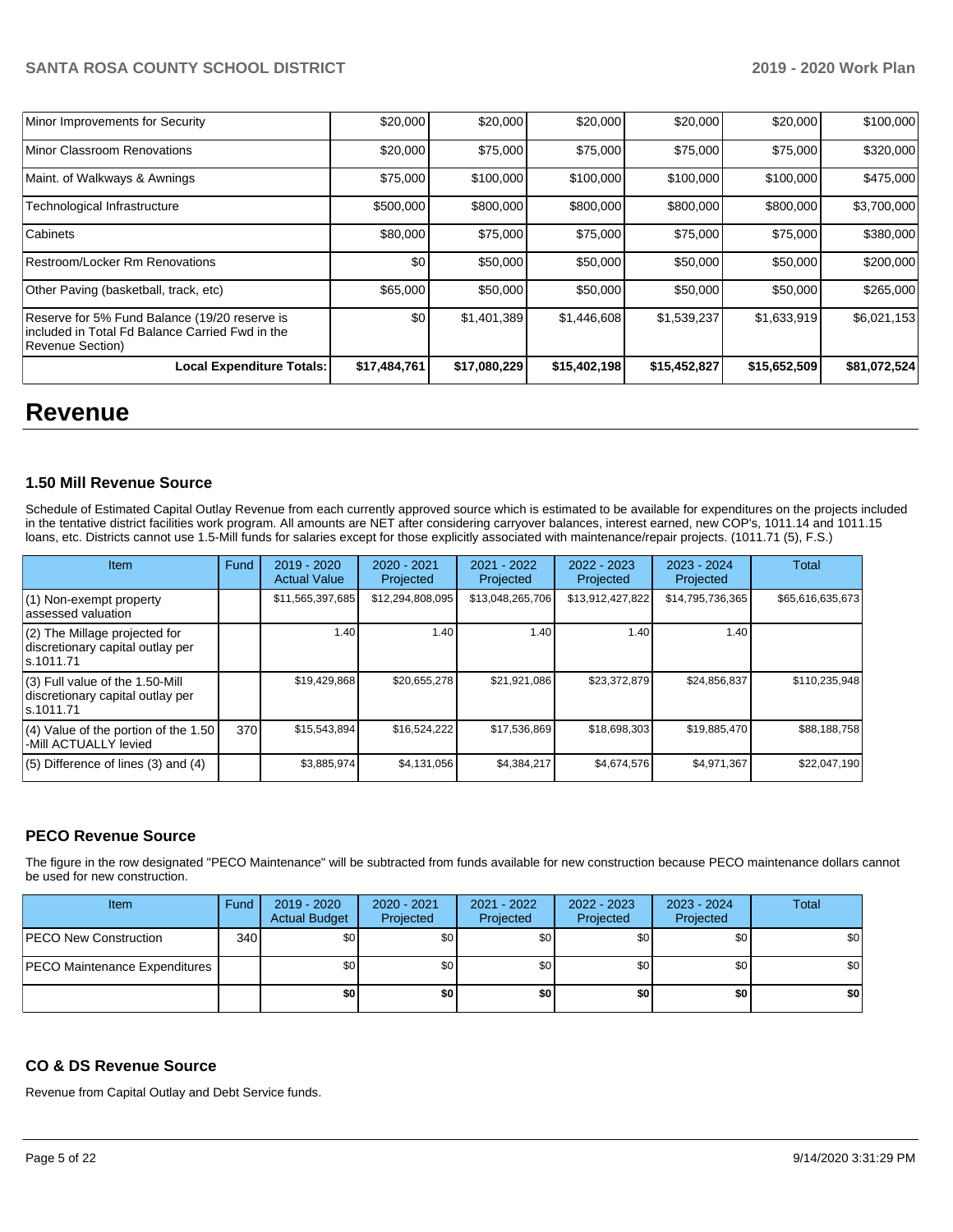| Item                                            | Fund  | $2019 - 2020$<br><b>Actual Budget</b> | $2020 - 2021$<br>Projected | $2021 - 2022$<br>Projected | $2022 - 2023$<br>Projected | $2023 - 2024$<br>Projected | Total       |
|-------------------------------------------------|-------|---------------------------------------|----------------------------|----------------------------|----------------------------|----------------------------|-------------|
| ICO & DS Cash Flow-through<br>Distributed       | 360 l | \$800.634                             | \$800,634                  | \$800.634                  | \$800,634                  | \$800.634                  | \$4,003,170 |
| ICO & DS Interest on<br><b>Undistributed CO</b> | 360   | \$18.651                              | \$18.651                   | \$18.651                   | \$18,651                   | \$18.651                   | \$93.255    |
|                                                 |       | \$819,285                             | \$819,285                  | \$819,285                  | \$819,285                  | \$819,285                  | \$4,096,425 |

# **Fair Share Revenue Source**

Nothing reported for this section. All legally binding commitments for proportionate fair-share mitigation for impacts on public school facilities must be included in the 5-year district work program.

No

#### **Sales Surtax Referendum**

Specific information about any referendum for a 1-cent or ½-cent surtax referendum during the previous year.

**Did the school district hold a surtax referendum during the past fiscal year 2018 - 2019?**

# **Additional Revenue Source**

Any additional revenue sources

| Item                                                                                                   | 2019 - 2020<br><b>Actual Value</b> | 2020 - 2021<br>Projected | 2021 - 2022<br>Projected | 2022 - 2023<br>Projected | $2023 - 2024$<br>Projected | Total        |
|--------------------------------------------------------------------------------------------------------|------------------------------------|--------------------------|--------------------------|--------------------------|----------------------------|--------------|
| Proceeds from a s.1011.14/15 F.S. Loans                                                                | \$0                                | \$0                      | \$0                      | \$0                      | \$0                        | \$0          |
| District Bonds - Voted local bond<br>referendum proceeds per s.9, Art VII<br><b>State Constitution</b> | \$0                                | \$0                      | \$0                      | \$0                      | \$0                        | \$0          |
| Proceeds from Special Act Bonds                                                                        | \$0                                | \$0                      | \$0                      | \$0                      | \$0                        | \$0          |
| Estimated Revenue from CO & DS Bond<br>Sale                                                            | \$0                                | \$0                      | \$0                      | \$0                      | \$0                        | \$0          |
| Proceeds from Voted Capital<br>Improvements millage                                                    | \$0                                | \$0                      | \$0                      | \$0                      | \$0                        | \$0          |
| Other Revenue for Other Capital Projects                                                               | \$0                                | \$0                      | \$0                      | \$0                      | \$0                        | \$0          |
| Proceeds from 1/2 cent sales surtax<br>authorized by school board                                      | \$9,250,000                        | \$9,833,382              | \$10,435,997             | \$11,127,154             | \$11,833,624               | \$52,480,157 |
| Proceeds from local governmental<br>infrastructure sales surtax                                        | \$0                                | \$0                      | \$0                      | \$0                      | \$0                        | \$0          |
| Proceeds from Certificates of<br>Participation (COP's) Sale                                            | \$0                                | \$34,000,000             | \$0                      | \$0                      | \$0                        | \$34,000,000 |
| Classrooms First Bond proceeds amount<br>authorized in FY 1997-98                                      | \$0                                | \$0                      | \$0                      | \$0                      | \$0                        | \$0          |
| <b>Classrooms for Kids</b>                                                                             | \$0                                | \$0                      | \$0                      | \$0                      | \$0                        | \$0          |
| <b>District Equity Recognition</b>                                                                     | \$0                                | \$0                      | \$0                      | \$0                      | \$0                        | \$0          |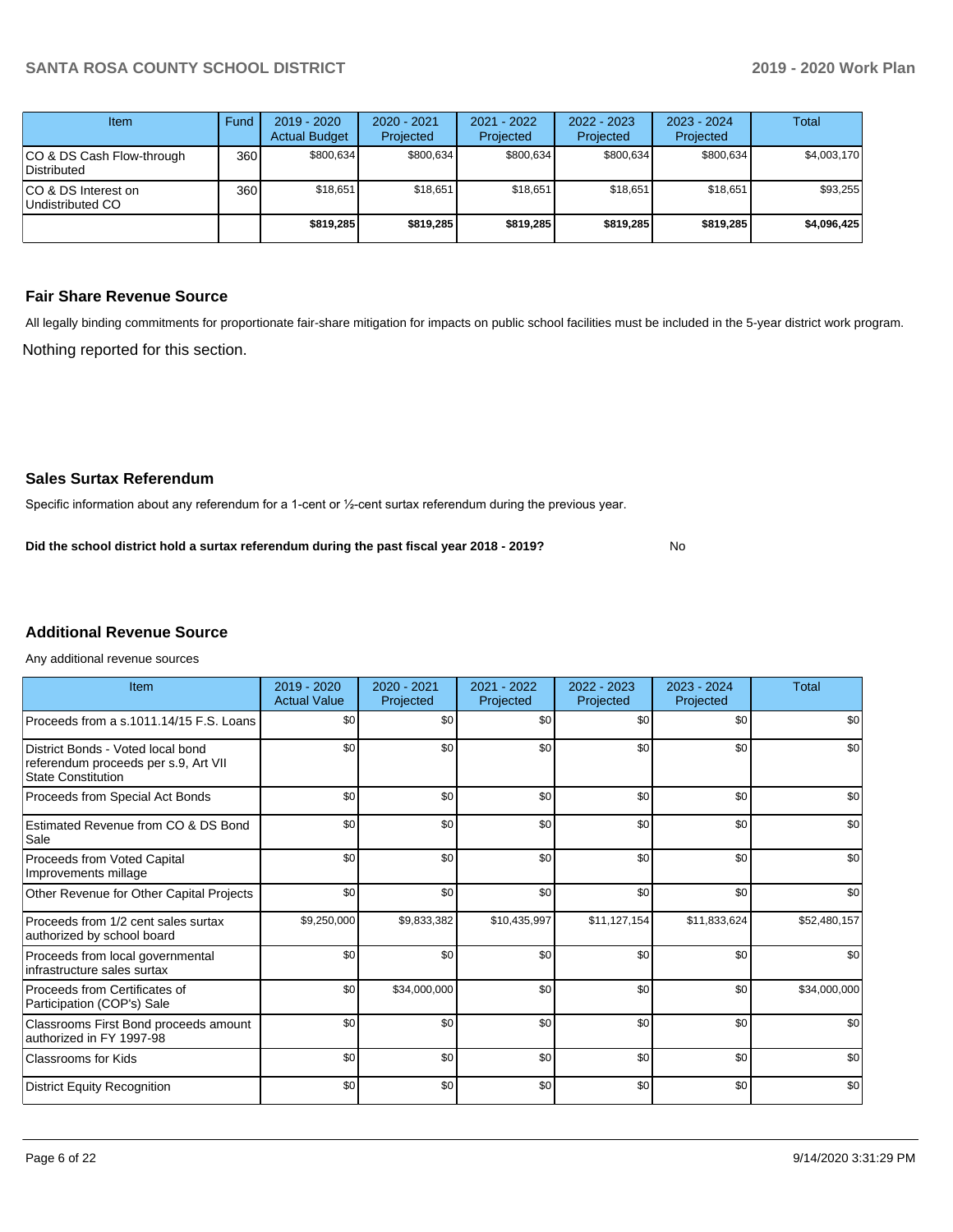| <b>Federal Grants</b>                                                                                                     | \$0            | \$0          | \$0          | \$0          | \$0          | \$0            |
|---------------------------------------------------------------------------------------------------------------------------|----------------|--------------|--------------|--------------|--------------|----------------|
| Proportionate share mitigation (actual<br>cash revenue only, not in kind donations)                                       | \$0            | \$0          | \$0          | \$0          | \$0          | \$0            |
| Impact fees received                                                                                                      | \$0            | \$0          | \$0          | \$0          | \$0          | \$0            |
| Private donations                                                                                                         | \$0            | \$0          | \$0          | \$0          | \$0          | \$0            |
| Grants from local governments or not-for-<br>profit organizations                                                         | \$0            | \$0          | \$0          | \$0          | \$0          | \$0            |
| Interest, Including Profit On Investment                                                                                  | \$0            | \$0          | \$0          | \$0          | \$0          | \$0            |
| Revenue from Bonds pledging proceeds<br>from 1 cent or 1/2 cent Sales Surtax                                              | \$0            | \$0          | \$0          | \$0          | \$0          | \$0            |
| <b>Total Fund Balance Carried Forward</b>                                                                                 | \$20,060,124   | \$4,481,237  | \$223,942    | \$182,701    | \$86,172     | \$25,034,176   |
| General Capital Outlay Obligated Fund<br><b>Balance Carried Forward From Total</b><br><b>Fund Balance Carried Forward</b> | (\$16,403,849) | \$0          | \$0          | \$0          | \$0          | (\$16,403,849) |
| <b>Special Facilities Construction Account</b>                                                                            | \$0            | \$0          | \$0          | \$0          | \$0          | \$0            |
| One Cent - 1/2 Cent Sales Surtax Debt<br>Service From Total Fund Balance Carried<br>Forward                               | \$0            | \$0          | \$0          | \$0          | \$0          | \$0            |
| Capital Outlay Projects Funds Balance<br>Carried Forward From Total Fund<br><b>Balance Carried Forward</b>                | (\$4,481,237)  | (\$223,942)  | (\$182,701)  | (\$86,172)   | (\$384,397)  | (\$5,358,449)  |
| Local Capital Improvement Fund                                                                                            | \$140,000      | \$140,000    | \$140,000    | \$140,000    | \$140,000    | \$700,000      |
| Capital Outlay General Revenue                                                                                            | \$17,428       | \$0          | \$0          | \$0          | \$0          | \$17,428       |
| Variance                                                                                                                  | (\$710,884)    | \$710,884    | \$0          | \$0          | \$0          | \$0            |
| Subtotal                                                                                                                  | \$7,871,582    | \$48,941,561 | \$10,617,238 | \$11,363,683 | \$11,675,399 | \$90,469,463   |

# **Total Revenue Summary**

| <b>Item Name</b>                                           | 2019 - 2020<br><b>Budget</b> | 2020 - 2021<br>Projected | 2021 - 2022<br>Projected | $2022 - 2023$<br>Projected | 2023 - 2024<br>Projected | <b>Five Year Total</b> |
|------------------------------------------------------------|------------------------------|--------------------------|--------------------------|----------------------------|--------------------------|------------------------|
| Local 1.5 Mill Discretionary Capital Outlay<br>Revenue     | \$15,543,894                 | \$16,524,222             | \$17,536,869             | \$18,698,303               | \$19,885,470             | \$88,188,758           |
| PECO and 1.5 Mill Maint and Other 1.5<br>Mill Expenditures | (S17, 484, 761)              | (\$17,080,229)           | (\$15,402,198)           | (\$15,452,827)             | (\$15,652,509)           | (\$81,072,524)         |
| <b>PECO Maintenance Revenue</b>                            | \$0 <sub>1</sub>             | \$0                      | \$0                      | \$0                        | \$0                      | \$0                    |
| <b>Available 1.50 Mill for New</b><br>  Construction       | (\$1,940,867)                | (\$556,007)              | \$2,134,671              | \$3,245,476                | \$4,232,961              | \$7,116,234            |

| <b>Item Name</b>                      | $2019 - 2020$<br><b>Budget</b> | 2020 - 2021<br>Projected | 2021 - 2022<br>Projected | 2022 - 2023<br>Projected | 2023 - 2024<br>Projected | <b>Five Year Total</b> |
|---------------------------------------|--------------------------------|--------------------------|--------------------------|--------------------------|--------------------------|------------------------|
| ICO & DS Revenue                      | \$819.285                      | \$819.285                | \$819.285                | \$819.285                | \$819.285                | \$4,096,425            |
| <b>IPECO New Construction Revenue</b> | \$0                            | \$0                      | \$0                      | \$0                      | \$0                      | \$0                    |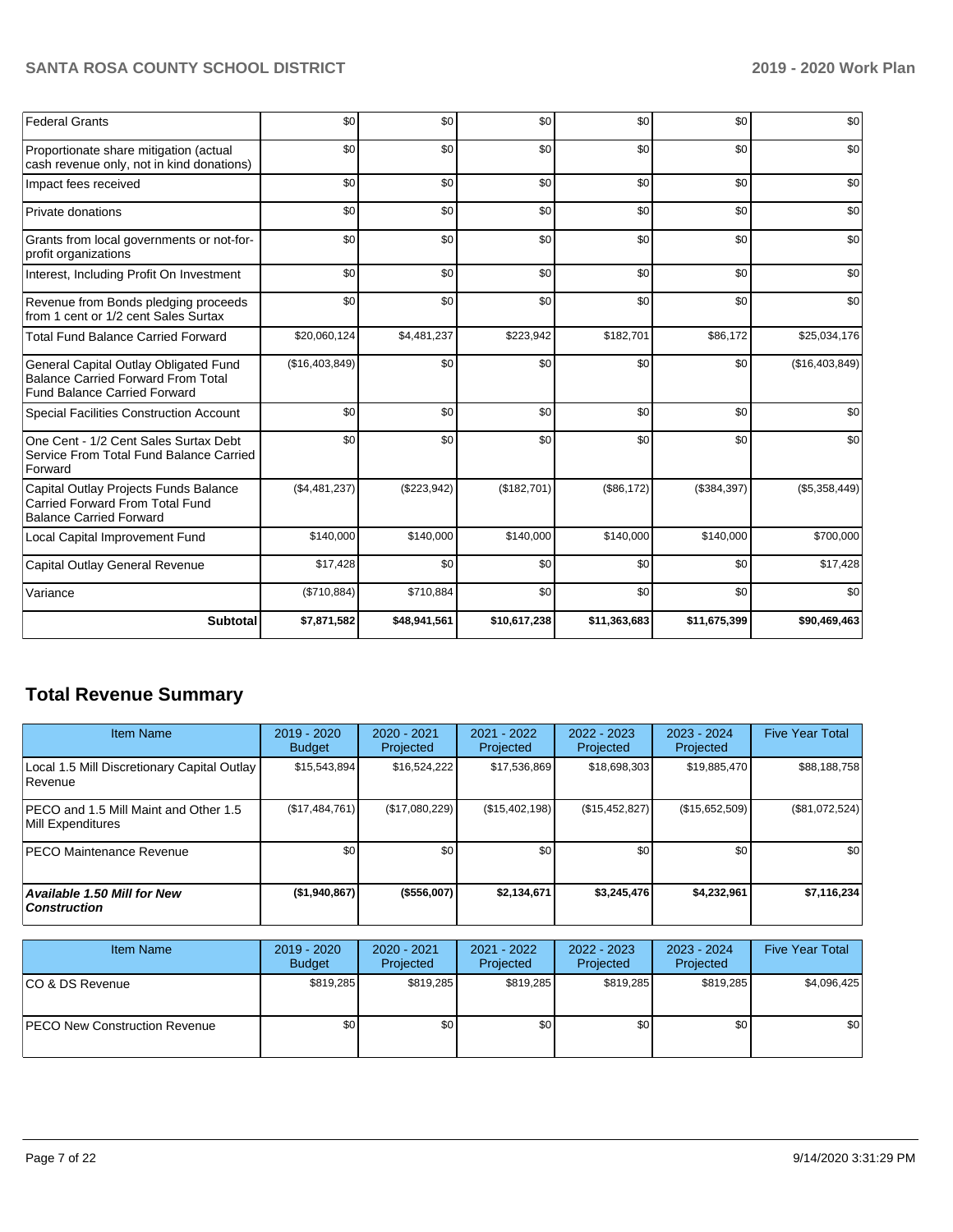| Other/Additional Revenue         | \$7,871,582 | \$48,941,561 | \$10,617,238 | \$11,363,683 | \$11,675,399 | \$90,469,463  |
|----------------------------------|-------------|--------------|--------------|--------------|--------------|---------------|
|                                  |             |              |              |              |              |               |
| <b>Total Additional Revenuel</b> | \$8,690,867 | \$49,760,846 | \$11,436,523 | \$12,182,968 | \$12,494,684 | \$94,565,888  |
| Total Available Revenue I        | \$6,750,000 | \$49,204,839 | \$13,571,194 | \$15,428,444 | \$16,727,645 | \$101.682.122 |

# **Project Schedules**

# **Capacity Project Schedules**

A schedule of capital outlay projects necessary to ensure the availability of satisfactory classrooms for the projected student enrollment in K-12 programs.

| <b>Project Description</b>                                                                                              | Location                                                 |                          | 2019 - 2020  | 2020 - 2021  | 2021 - 2022 | 2022 - 2023             | 2023 - 2024 | Total          | Funded |
|-------------------------------------------------------------------------------------------------------------------------|----------------------------------------------------------|--------------------------|--------------|--------------|-------------|-------------------------|-------------|----------------|--------|
| Remodel 3 Intm<br>Clsrms (403,404<br>508) into ESE FT,<br>Res, & Storage                                                | <b>AVALON MIDDLE</b>                                     | Planned<br>Cost:         | \$0          | \$0          | \$0         | \$276,120               | \$0         | \$276,120 No   |        |
|                                                                                                                         |                                                          | <b>Student Stations:</b> | $\mathbf 0$  | $\Omega$     | $\mathbf 0$ | $-56$                   | $\mathbf 0$ | $-56$          |        |
|                                                                                                                         |                                                          | <b>Total Classrooms:</b> | $\mathbf{0}$ | $\Omega$     | $\mathbf 0$ | $-2$                    | $\mathbf 0$ | $-2$           |        |
|                                                                                                                         |                                                          | Gross Sq Ft:             | $\mathbf 0$  | $\mathbf 0$  | $\mathbf 0$ | 2,655                   | $\mathbf 0$ | 2,655          |        |
| Demolish Bldg 3 &<br>17 (2021-22);<br>Demolish Bldg 6<br>$(2022-23)$                                                    | <b>MILTON SENIOR</b><br><b>HIGH</b>                      | Planned<br>Cost:         | \$0          | \$0          | \$1,536,106 | \$1,109,823             | \$0         | \$2,645,929 No |        |
|                                                                                                                         |                                                          | <b>Student Stations:</b> | $\mathbf 0$  | $\mathbf 0$  | $-130$      | $-100$                  | $\mathbf 0$ | $-230$         |        |
|                                                                                                                         |                                                          | <b>Total Classrooms:</b> | $\mathbf 0$  | $\Omega$     | $-5$        | $-4$                    | $\mathbf 0$ | -9             |        |
|                                                                                                                         | Gross Sq Ft:                                             |                          | $\mathbf 0$  | $\Omega$     | $-10,742$   | $-7,761$                | $\mathbf 0$ | $-18,503$      |        |
| Remove 2<br>Relocatables Rms<br>603 & 604 (2020-21);<br>Demolish Portion of<br>Bldg 1 (2022-23);<br>ESE Addtn (2023-24) | <b>JAY ELEMENTARY</b>                                    | Planned<br>Cost:         | \$0          | \$216,000    | \$1,693,875 | \$545,184               | \$0         | \$2,455,059 No |        |
|                                                                                                                         |                                                          | <b>Student Stations:</b> | $\mathbf 0$  | $-33$        | $-216$      | 35                      | $\mathbf 0$ | $-214$         |        |
|                                                                                                                         |                                                          | <b>Total Classrooms:</b> | $\mathbf 0$  | $-2$         | $-10$       | $\overline{\mathbf{4}}$ | $\mathbf 0$ | -8             |        |
|                                                                                                                         |                                                          | Gross Sq Ft:             | $\mathbf 0$  | $-1,728$     | $-13,551$   | 2,524                   | $\mathbf 0$ | $-12,755$      |        |
| Remodel rooms<br>0219L, 0362L into<br><b>ESE Pre-K</b>                                                                  | <b>BENNETT C.</b><br><b>RUSSELL</b><br><b>ELEMENTARY</b> | Planned<br>Cost:         | \$0          | \$0          | \$0         | \$201,250               | \$0         | \$201,250 No   |        |
|                                                                                                                         |                                                          | <b>Student Stations:</b> | $\mathbf 0$  | $\mathbf 0$  | $\mathbf 0$ | $-26$                   | $\mathbf 0$ | $-26$          |        |
|                                                                                                                         |                                                          | <b>Total Classrooms:</b> | $\mathbf 0$  | $\mathbf 0$  | $\mathbf 0$ | $\Omega$                | $\mathbf 0$ | $\Omega$       |        |
|                                                                                                                         |                                                          | Gross Sq Ft:             | $\mathbf 0$  | $\mathbf{0}$ | $\Omega$    | 1,610                   | $\Omega$    | 1,610          |        |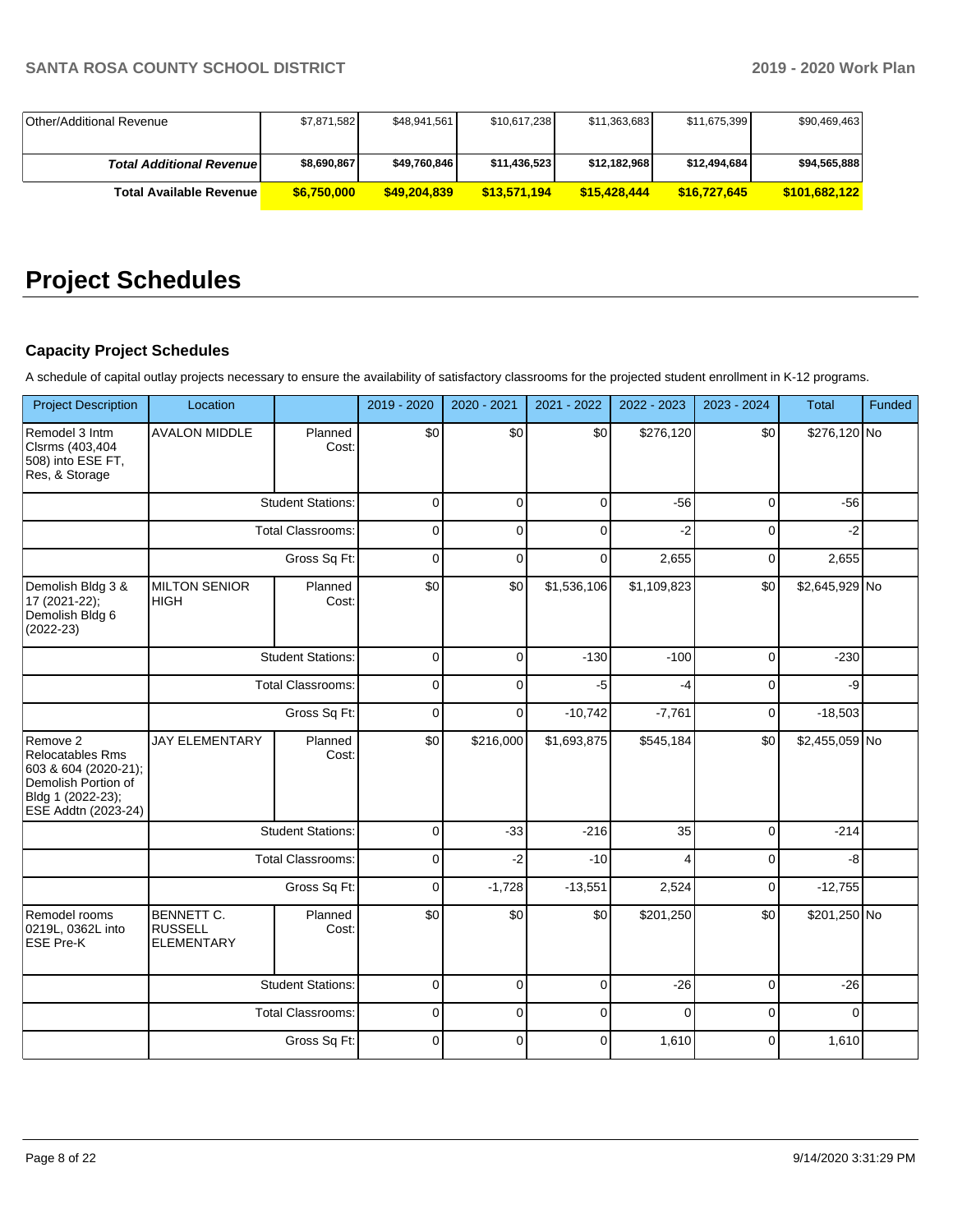| Return 1 Leased<br>Relocatable                                                                                                                                                                                              | CHUMUCKLA<br><b>ELEMENTARY</b>          | Planned<br>Cost:         | \$0         | \$0         | \$0         | \$108,000   | \$0         | \$108,000 No   |  |
|-----------------------------------------------------------------------------------------------------------------------------------------------------------------------------------------------------------------------------|-----------------------------------------|--------------------------|-------------|-------------|-------------|-------------|-------------|----------------|--|
|                                                                                                                                                                                                                             |                                         | <b>Student Stations:</b> | 0           | 0           | 0           | $-18$       | $\mathbf 0$ | $-18$          |  |
|                                                                                                                                                                                                                             |                                         | Total Classrooms:        | 0           | 0           | 0           | $-1$        | $\mathbf 0$ | -1             |  |
|                                                                                                                                                                                                                             |                                         | Gross Sq Ft:             | $\mathbf 0$ | 0           | 0           | $-864$      | $\mathbf 0$ | $-864$         |  |
| Remodel 2 Intm<br>Clsrms (414,416) into INTERMEDIATE<br>ESE FT, Itin, &<br>Storage                                                                                                                                          | S S DIXON                               | Planned<br>Cost:         | \$0         | \$0         | \$0         | \$202,500   | \$0         | \$202,500 No   |  |
|                                                                                                                                                                                                                             |                                         | <b>Student Stations:</b> | $\mathbf 0$ | $\mathbf 0$ | $\mathbf 0$ | $-34$       | $\mathbf 0$ | $-34$          |  |
|                                                                                                                                                                                                                             |                                         | <b>Total Classrooms:</b> | $\mathbf 0$ | $\mathbf 0$ | $\mathbf 0$ | $-1$        | $\mathbf 0$ | -1             |  |
|                                                                                                                                                                                                                             |                                         | Gross Sq Ft:             | $\mathbf 0$ | $\mathbf 0$ | $\mathbf 0$ | 1,620       | $\mathbf 0$ | 1,620          |  |
| Remodel Intm<br><b>Clsrms</b><br>(216, 217, 243, 244)<br>into Resource Rms &<br>Itinerant Spc; (2021-<br>22); Remodel 4 Intm.<br>Cisrms<br>(002, 207, 215, 238)<br>into Primary Clsrms,<br>Mech, & Storage<br>$(2022 - 23)$ | <b>EAST MILTON</b><br><b>ELEMENTARY</b> | Planned<br>Cost:         | \$0         | \$0         | \$557,250   | \$574,625   | \$0         | \$1,131,875 No |  |
|                                                                                                                                                                                                                             |                                         | <b>Student Stations:</b> | $\mathbf 0$ | $\mathbf 0$ | $-88$       | $-16$       | 0           | $-104$         |  |
|                                                                                                                                                                                                                             |                                         | Total Classrooms:        | $\mathbf 0$ | 0           | $-4$        | $\Omega$    | $\mathbf 0$ | -4             |  |
|                                                                                                                                                                                                                             |                                         | Gross Sq Ft:             | 0           | 0           | 4,458       | 4,597       | $\mathbf 0$ | 9,055          |  |
| Return 3 Leased<br>Portables<br>(702, 703, 704)                                                                                                                                                                             | HOLLEY-NAVARRE<br><b>PRIMARY</b>        | Planned<br>Cost:         | \$0         | \$324,000   | \$0         | \$0         | \$0         | \$324,000 No   |  |
|                                                                                                                                                                                                                             |                                         | <b>Student Stations:</b> | 0           | $-54$       | 0           | 0           | $\mathbf 0$ | $-54$          |  |
|                                                                                                                                                                                                                             |                                         | Total Classrooms:        | 0           | $-3$        | 0           | 0           | $\mathbf 0$ | $-3$           |  |
|                                                                                                                                                                                                                             |                                         | Gross Sq Ft:             | 0           | $-2,592$    | $\mathbf 0$ | $\mathbf 0$ | $\mathbf 0$ | $-2,592$       |  |
| Return 2 Leased<br>Relocatables                                                                                                                                                                                             | HOLLEY-NAVARRE<br><b>INTERMEDIATE</b>   | Planned<br>Cost:         | \$0         | \$348,500   | \$0         | \$0         | \$0         | \$348,500 No   |  |
|                                                                                                                                                                                                                             |                                         | <b>Student Stations:</b> | $\pmb{0}$   | $-44$       | $\pmb{0}$   | $\mathbf 0$ | 0           | $-44$          |  |
|                                                                                                                                                                                                                             |                                         | Total Classrooms:        | $\pmb{0}$   | $-2$        | $\pmb{0}$   | $\pmb{0}$   | $\mathbf 0$ | $-2$           |  |
|                                                                                                                                                                                                                             |                                         | Gross Sq Ft:             | $\pmb{0}$   | $-2,788$    | $\pmb{0}$   | $\pmb{0}$   | 0           | $-2,788$       |  |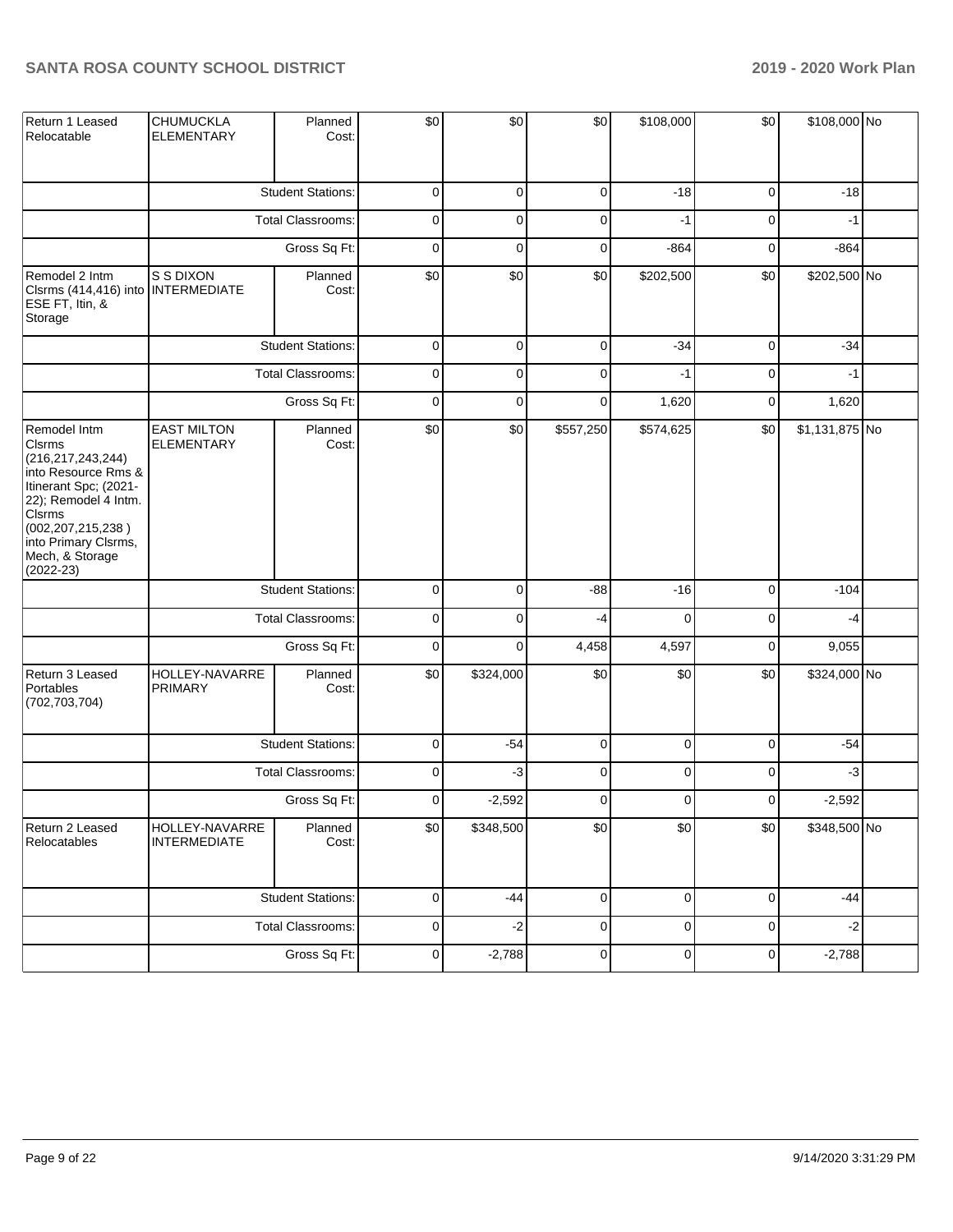| Remodel 3 Intm<br>Clsrms (91,94,95)<br>into ESE Pre-K &<br>Part-time Rms (2020-<br>21); Remodel 2 Pri<br>Clsrms (75,77) into<br>Resource Rm &<br>Storage (2021-22);<br>Remodel 3 Pri<br>Clsrms (84,85,105)<br>into 2 ESE Rms &<br>Associated Space<br>$(2022 - 23)$ | PEA RIDGE<br><b>ELEMENTARY</b>    | Planned<br>Cost:         | \$0         | \$395,875   | \$253,625   | \$361,875   | \$0         | \$1,011,375 No |  |
|---------------------------------------------------------------------------------------------------------------------------------------------------------------------------------------------------------------------------------------------------------------------|-----------------------------------|--------------------------|-------------|-------------|-------------|-------------|-------------|----------------|--|
|                                                                                                                                                                                                                                                                     |                                   | <b>Student Stations:</b> | $\mathbf 0$ | $-31$       | $-36$       | $-34$       | $\mathbf 0$ | $-101$         |  |
|                                                                                                                                                                                                                                                                     |                                   | <b>Total Classrooms:</b> | $\mathbf 0$ | $\Omega$    | $-2$        | $-1$        | $\mathbf 0$ | -3             |  |
|                                                                                                                                                                                                                                                                     |                                   | Gross Sq Ft:             | $\mathbf 0$ | 3,167       | 2,029       | 2,895       | $\mathbf 0$ | 8,091          |  |
| Return 3 Leased<br>Relocatables                                                                                                                                                                                                                                     | <b>WEST NAVARRE</b><br>PRIMARY    | Planned<br>Cost:         | \$0         | \$324,000   | \$0         | \$0         | \$0         | \$324,000 No   |  |
|                                                                                                                                                                                                                                                                     |                                   | <b>Student Stations:</b> | $\mathbf 0$ | $-28$       | $\mathbf 0$ | $\mathbf 0$ | $\mathbf 0$ | $-28$          |  |
|                                                                                                                                                                                                                                                                     |                                   | <b>Total Classrooms:</b> | $\mathbf 0$ | $-3$        | $\mathbf 0$ | $\mathbf 0$ | $\mathbf 0$ | $-3$           |  |
|                                                                                                                                                                                                                                                                     |                                   | Gross Sq Ft:             | $\mathbf 0$ | $-2,592$    | $\mathbf 0$ | $\Omega$    | $\mathbf 0$ | $-2,592$       |  |
| Remodel 5 Intm<br>Cisrms into 2 ESE<br><b>CIsrms &amp; Associated</b><br>Space                                                                                                                                                                                      | R HOBBS MIDDLE                    | Planned<br>Cost:         | \$0         | \$0         | \$0         | \$397,488   | \$0         | \$397,488 No   |  |
|                                                                                                                                                                                                                                                                     |                                   | <b>Student Stations:</b> | $\pmb{0}$   | $\mathbf 0$ | $\mathbf 0$ | $-88$       | $\mathbf 0$ | $-88$          |  |
|                                                                                                                                                                                                                                                                     |                                   | <b>Total Classrooms:</b> | $\mathbf 0$ | $\mathbf 0$ | $\mathbf 0$ | $-3$        | $\mathbf 0$ | $-3$           |  |
|                                                                                                                                                                                                                                                                     |                                   | Gross Sq Ft:             | $\mathbf 0$ | $\mathbf 0$ | $\mathbf 0$ | 3,822       | $\mathbf 0$ | 3,822          |  |
| Removing 2 Leased<br>Relocatables (2020-<br>21); Demolish Bldgs<br>2,5,6 (2021-22); 4<br>New Clsrms (2022-<br>$ 23\rangle$                                                                                                                                          | CENTRAL SCHOOL                    | Planned<br>Cost:         | \$0         | \$247,104   | \$1,104,246 | \$3,321,600 | \$0         | \$4,672,950 No |  |
|                                                                                                                                                                                                                                                                     |                                   | <b>Student Stations:</b> | $\mathbf 0$ | $-47$       | $-119$      | 100         | $\mathbf 0$ | $-66$          |  |
|                                                                                                                                                                                                                                                                     |                                   | Total Classrooms:        | 0           | $-2$        | $-5$        | 4           | 0           | $-3$           |  |
|                                                                                                                                                                                                                                                                     |                                   | Gross Sq Ft:             | $\pmb{0}$   | $-1,728$    | $-7,722$    | 3,600       | $\pmb{0}$   | $-5,850$       |  |
| Return 2 Leased<br>Relocatables                                                                                                                                                                                                                                     | <b>GULF BREEZE</b><br>SENIOR HIGH | Planned<br>Cost:         | \$0         | \$0         | \$0         | \$247,104   | \$0         | \$247,104 No   |  |
|                                                                                                                                                                                                                                                                     |                                   | <b>Student Stations:</b> | 0           | 0           | 0           | $-50$       | 0           | $-50$          |  |
|                                                                                                                                                                                                                                                                     |                                   | Total Classrooms:        | $\pmb{0}$   | 0           | 0           | $-2$        | 0           | $-2$           |  |
|                                                                                                                                                                                                                                                                     |                                   | Gross Sq Ft:             | $\pmb{0}$   | $\pmb{0}$   | 0           | $-1,728$    | 0           | $-1,728$       |  |
| Remodel 4 Clsrms<br>(48,50,51,54) into<br>Resource Rooms,<br>Storage, & Suppl<br>Instruct.                                                                                                                                                                          | PACE SENIOR HIGH                  | Planned<br>Cost:         | \$0         | \$0         | \$0         | \$461,604   | \$0         | \$461,604 No   |  |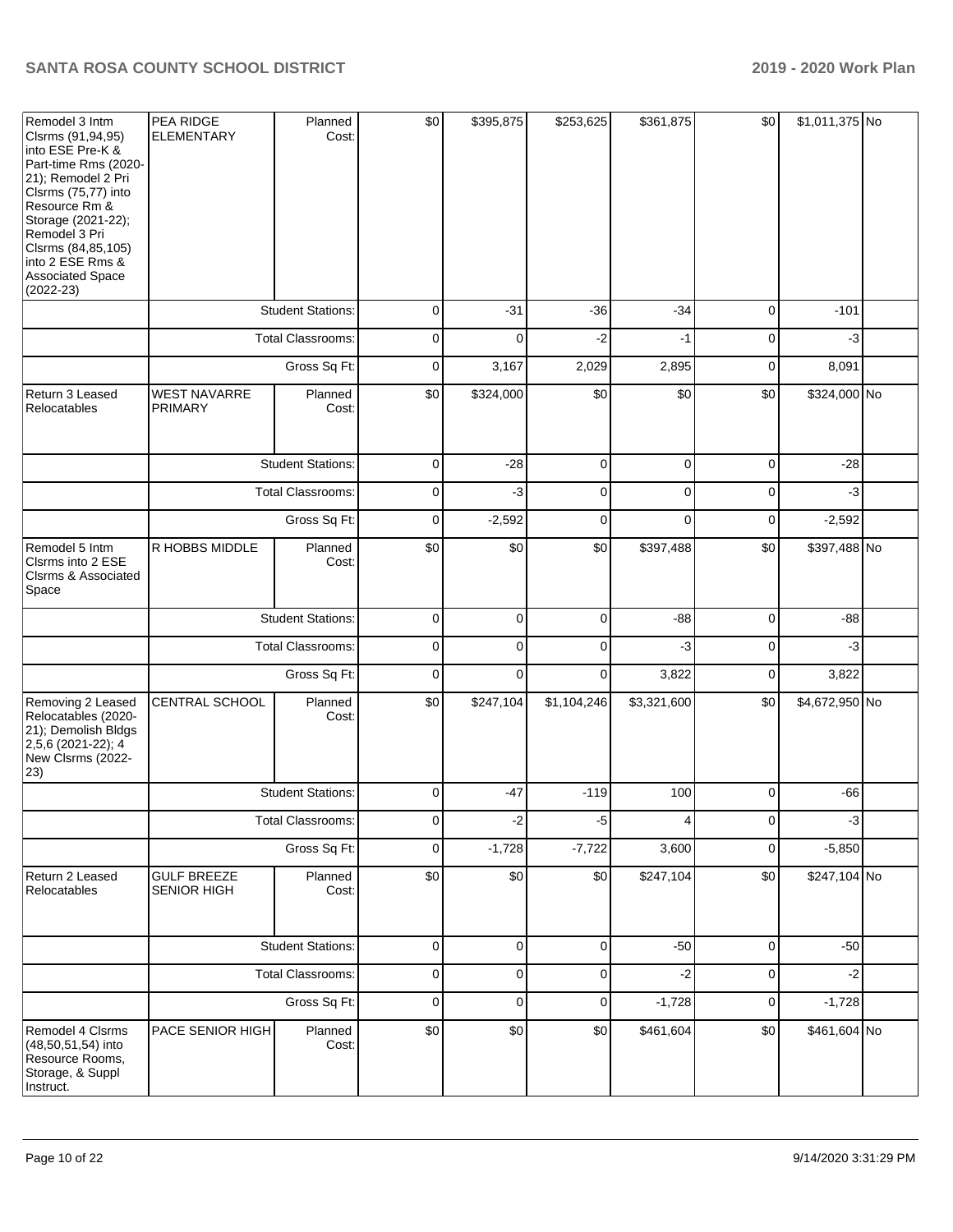|                                                                                                                    |                           | $M = 0.0000$ and $M = 0.0000$ | $\sim$ $\sim$ $\sim$ $\sim$ $\sim$ $\sim$ | 20.555       | 5.71538  | $+ - - - - - -$ |                |                  |  |
|--------------------------------------------------------------------------------------------------------------------|---------------------------|-------------------------------|-------------------------------------------|--------------|----------|-----------------|----------------|------------------|--|
|                                                                                                                    |                           | Gross Sq Ft:                  | 0                                         | 149,700      | $\Omega$ | 0               | $\overline{0}$ | 149,700          |  |
|                                                                                                                    |                           | Total Classrooms:             | 0                                         | 65           | $\Omega$ | 0               | $\Omega$       | 65               |  |
|                                                                                                                    |                           | <b>Student Stations:</b>      |                                           | 1,182        | $\Omega$ | 0               | 0              | 1,182            |  |
| NEW SCHOOL,<br>NEW<br>CONSTRUCTION:<br>South End K-8 @<br>Elkhart Dr & Federal<br>St, Navarre (COPS<br>issue 2019) | Location not<br>specified | Planned<br>Cost:              | \$2,000,000                               | \$34,000,000 | \$0      | \$0             | \$0            | \$36,000,000 Yes |  |
|                                                                                                                    |                           | Gross Sq Ft:                  |                                           |              |          | 3,228           | $\overline{0}$ | 3,228            |  |
|                                                                                                                    |                           | <b>Total Classrooms:</b>      | 0                                         | 0            | $\Omega$ | -4              | $\Omega$       | -4               |  |
|                                                                                                                    |                           | <b>Student Stations:</b>      | 0                                         | $\Omega$     | $\Omega$ | $-100$          | Οl             | $-100$           |  |

| <b>Planned Cost:</b>       | \$2,000,000 | \$35,855,479 | \$5,145,102 | \$7,807,173 | \$0 | \$50,807,754 |
|----------------------------|-------------|--------------|-------------|-------------|-----|--------------|
| <b>Student Stations: I</b> |             | 945 l        | $-589$      | $-387$      |     | -31          |
| <b>Total Classrooms:</b>   |             | 53           | -261        | $-10$       |     |              |
| Gross Sq Ft:               |             | 141.439      | $-25.528$   | 16.198      |     | 132,109      |

# **Other Project Schedules**

Major renovations, remodeling, and additions of capital outlay projects that do not add capacity to schools.

| <b>Project Description</b>                                                                                         | Location                                       | 2019 - 2020<br><b>Actual Budget</b> | 2020 - 2021<br>Projected | 2021 - 2022<br>Projected | 2022 - 2023<br>Projected | 2023 - 2024<br>Projected | <b>Total</b>    | Funded |
|--------------------------------------------------------------------------------------------------------------------|------------------------------------------------|-------------------------------------|--------------------------|--------------------------|--------------------------|--------------------------|-----------------|--------|
| Expand/Renovate<br>Kitchen/Cafeteria and Site<br>Improvements/Parking                                              | <b>AVALON MIDDLE</b>                           | \$0                                 | \$1,140,000              | \$0                      | \$0                      | \$0                      | \$1,140,000 Yes |        |
| Other Renovations Bldg 1<br>(unfunded)                                                                             | <b>AVALON MIDDLE</b>                           | \$0                                 | \$0                      | \$6.845.740              | \$0                      | \$0                      | \$6,845,740 No  |        |
| Site Improvements - Parking<br>(2020-21); Other Renovations<br><b>Bldgs 1 &amp; 2</b>                              | <b>MARTIN LUTHER KING</b><br><b>MIDDLE</b>     | \$0                                 | \$60,000                 | \$0                      | \$1,718,805              | \$438,840                | \$2,217,645 Yes |        |
| Site Improvements - Drainage<br>& Parking (2019-20); Other<br>Renovations Bldg 52 (2021-<br>22); Bldg 35 (2022-23) | <b>MILTON SENIOR HIGH</b>                      | \$0                                 | \$140,000                | \$827,355                | \$1,445,995              | \$0                      | \$2,413,350 Yes |        |
| Other Renovations Bldg 50<br>(unfunded)                                                                            | <b>MILTON SENIOR HIGH</b>                      | \$0                                 | \$0                      | \$0                      | \$1,005,385              | \$0                      | \$1,005,385 No  |        |
| Site Improvement - Bus<br>Loading Area (2020-21); Other<br>Renovations Bldg 5 (2022-23)                            | <b>EAST MILTON</b><br><b>ELEMENTARY</b>        | \$0                                 | \$40,000                 | \$0                      | \$277,801                | \$0                      | \$317,801 Yes   |        |
| Skills Lab, Resource Rms,<br>Offices, Storage, Lounge,<br>Mechanical Rms. Restrms<br>Addition (2020-21)            | <b>JAY ELEMENTARY</b>                          | \$0                                 | \$1.030.496              | \$0                      | \$0                      | \$0                      | \$1,030,496 Yes |        |
| New Covered PE Area (2020-<br>21); Site Improvement -<br>Parking (2022-23)                                         | <b>CENTRAL SCHOOL</b>                          | \$0                                 | \$596,024                | \$0                      | \$75,000                 | \$0                      | \$671,024 Yes   |        |
| Other Renovations Bldgs 7 & 1                                                                                      | <b>BAGDAD ELEMENTARY</b>                       | \$0                                 | \$0                      | \$631,215                | \$0                      | \$3,956,195              | \$4,587,410 Yes |        |
| DDC Controls (2020-21);                                                                                            | <b>BENNETT C. RUSSELL</b><br><b>ELEMENTARY</b> | \$0                                 | \$100,000                | \$0                      | \$0                      | \$0                      | \$100,000 Yes   |        |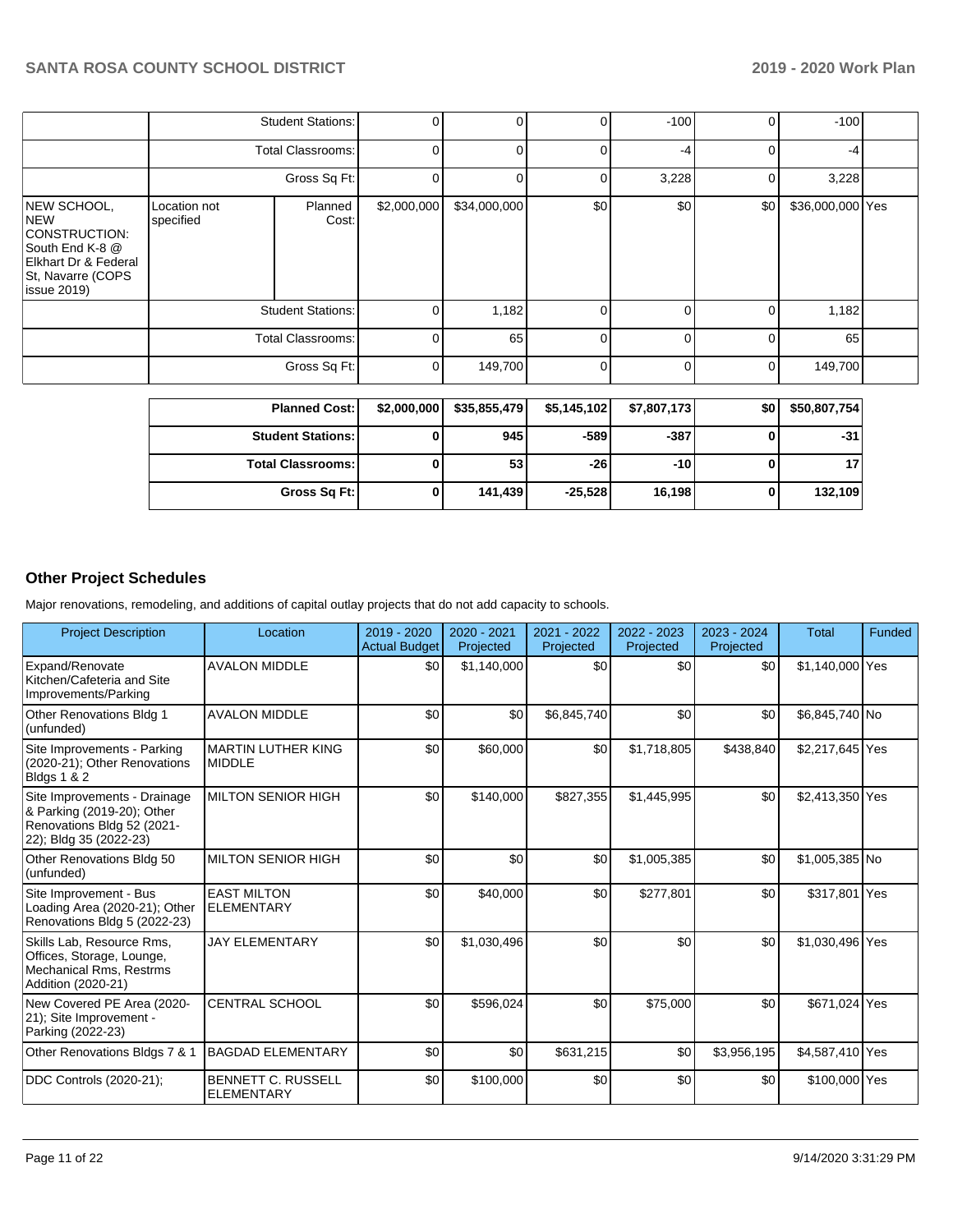| Other Renovations (unfunded)                                                                                                                | BENNETT C. RUSSELL<br><b>ELEMENTARY</b>                        | \$0 | \$0         | \$0         | \$11,900,389 | \$0       | \$11,900,389 No |  |
|---------------------------------------------------------------------------------------------------------------------------------------------|----------------------------------------------------------------|-----|-------------|-------------|--------------|-----------|-----------------|--|
| Energy Upgrades, DDC<br>Controls, LED Lighting                                                                                              | <b>BERRYHILL</b><br><b>ELEMENTARY</b>                          | \$0 | \$380,638   | \$0         | \$0          | \$0       | \$380,638 Yes   |  |
| Other Renovations Bldgs 1<br>(2020-21) & 5 (2022-23)                                                                                        | <b>CHUMUCKLA</b><br><b>ELEMENTARY</b>                          | \$0 | \$693,050   | \$0         | \$783,895    | \$0       | \$1,476,945 Yes |  |
| Renovate Bldg 1 & Remodel<br>rooms 160, 161 into Art<br>classroom & associated space<br>(2020-21); Site Improvement -<br>Parking (2021-22); | <b>GULF BREEZE</b><br>ELEMENTARY                               | \$0 | \$2,140,953 | \$40,000    | \$0          | \$0       | \$2,180,953 Yes |  |
| Other Renovations Bldgs 2 & 3;<br>and Bldgs 4 & 13 (unfunded)                                                                               | <b>GULF BREEZE</b><br><b>ELEMENTARY</b>                        | \$0 | \$1,855,963 | \$1,437,311 | \$0          | \$0       | \$3,293,274 No  |  |
| Site Improvement - Parking                                                                                                                  | <b>HOLLEY-NAVARRE</b><br><b>PRIMARY</b>                        | \$0 | \$75,000    | \$0         | \$0          | \$0       | \$75,000 Yes    |  |
| Other Renovations Bldg 1<br>(unfunded)                                                                                                      | HOLLEY-NAVARRE<br><b>PRIMARY</b>                               | \$0 | \$0         | \$0         | \$10,689,705 | \$0       | \$10,689,705 No |  |
| Site Improvement - Parking &<br>Bus Ramp (2019-20); Other<br>Renovations Bldgs 1 (2020-21);<br>& 5 (2022-23)                                | HOLLEY-NAVARRE<br><b>INTERMEDIATE</b>                          | \$0 | \$60,000    | \$112,880   | \$1,707,577  | \$0       | \$1,880,457 Yes |  |
| Site Improvement - Parking<br>(2019-20); Other Renovations<br>Bldgs 1, 2 (2020-21); 3, 5,<br>(2021-22); 6, 11, 12 (2022-23)                 | T R JACKSON ESE PRE-<br><b>K/FULL SERVICE</b><br><b>CENTER</b> | \$0 | \$100,000   | \$657,280   | \$450,192    | \$236,882 | \$1,444,354 Yes |  |
| <b>Other Renovations Bldg 1</b><br>(unfunded)                                                                                               | ORIOLE BEACH<br><b>ELEMENTARY</b>                              | \$0 | \$0         | \$0         | \$7,000,103  | \$0       | \$7,000,103 No  |  |
| Site Improvement (2019-20)                                                                                                                  | ORIOLE BEACH<br><b>ELEMENTARY</b>                              | \$0 | \$100,000   | \$0         | \$0          | \$0       | \$100,000 Yes   |  |
| Other Renovations (unfunded)                                                                                                                | <b>PEA RIDGE</b><br><b>ELEMENTARY</b>                          | \$0 | \$0         | \$0         | \$7,998,422  | \$0       | \$7,998,422 No  |  |
| Site Improvement - Parking                                                                                                                  | PEA RIDGE<br><b>ELEMENTARY</b>                                 | \$0 | \$65,000    | \$0         | \$0          | \$0       | \$65,000 Yes    |  |
| Site Improvement - Parking<br>$(2019-20)$                                                                                                   | <b>WH RHODES</b><br><b>ELEMENTARY</b>                          | \$0 | \$50,000    | \$0         | \$0          | \$0       | \$50,000 Yes    |  |
| Other Renovations (2019-20)                                                                                                                 | W H RHODES<br><b>ELEMENTARY</b>                                | \$0 | \$462,934   | \$0         | \$0          | \$0       | \$462,934 Yes   |  |
| Site Improvement - Parking<br>$(2019-20)$                                                                                                   | <b>WEST NAVARRE</b><br><b>PRIMARY</b>                          | \$0 | \$160,000   | \$0         | \$0          | \$0       | \$160,000 Yes   |  |
| Other Renovations (unfunded)                                                                                                                | <b>WEST NAVARRE</b><br><b>PRIMARY</b>                          | \$0 | \$0         | \$0         | \$10,129,561 | \$0       | \$10,129,561 No |  |
| Site Improvement - Parking<br>(2019-20); Site Expansion<br>$(2020-21)$                                                                      | <b>WEST NAVARRE</b><br><b>INTERMEDIATE</b>                     | \$0 | \$75,000    | \$50,000    | \$0          | \$0       | \$125,000 Yes   |  |
| Other Renovations (unfunded)                                                                                                                | <b>WEST NAVARRE</b><br><b>INTERMEDIATE</b>                     | \$0 | \$0         | \$0         | \$9,497,788  | \$0       | \$9,497,788 No  |  |
| Site Improvement - Parking,<br>Drainage (2019-20); Other<br>Renovations Bldg 1 (2021-22)                                                    | <b>GULF BREEZE MIDDLE</b>                                      | \$0 | \$120,000   | \$1,245,795 | \$0          | \$0       | \$1,365,795 Yes |  |
| Other Renovations Bldgs 2, 4,<br>5 (unfunded)                                                                                               | <b>GULF BREEZE MIDDLE</b>                                      | \$0 | \$0         | \$0         | \$2,097,048  | \$0       | \$2,097,048 No  |  |
| Other Renovations Bldg 2                                                                                                                    | R HOBBS MIDDLE                                                 | \$0 | \$0         | \$609,753   | \$0          | \$0       | \$609,753 No    |  |
| Site Improvement - Parking<br>$(2019-20)$                                                                                                   | HOLLEY-NAVARRE<br><b>MIDDLE</b>                                | \$0 | \$60,000    | \$0         | \$0          | \$0       | \$60,000 Yes    |  |
| Other Renovations Bldg 1<br>(unfunded)                                                                                                      | <b>THOMAS L SIMS</b><br><b>MIDDLE</b>                          | \$0 | \$0         | \$0         | \$8,343,722  | \$0       | \$8,343,722 No  |  |
| Expand/Renovate Kitchen                                                                                                                     | WOODLAWN BEACH<br><b>MIDDLE</b>                                | \$0 | \$1,401,064 | \$0         | \$0          | \$0       | \$1,401,064 Yes |  |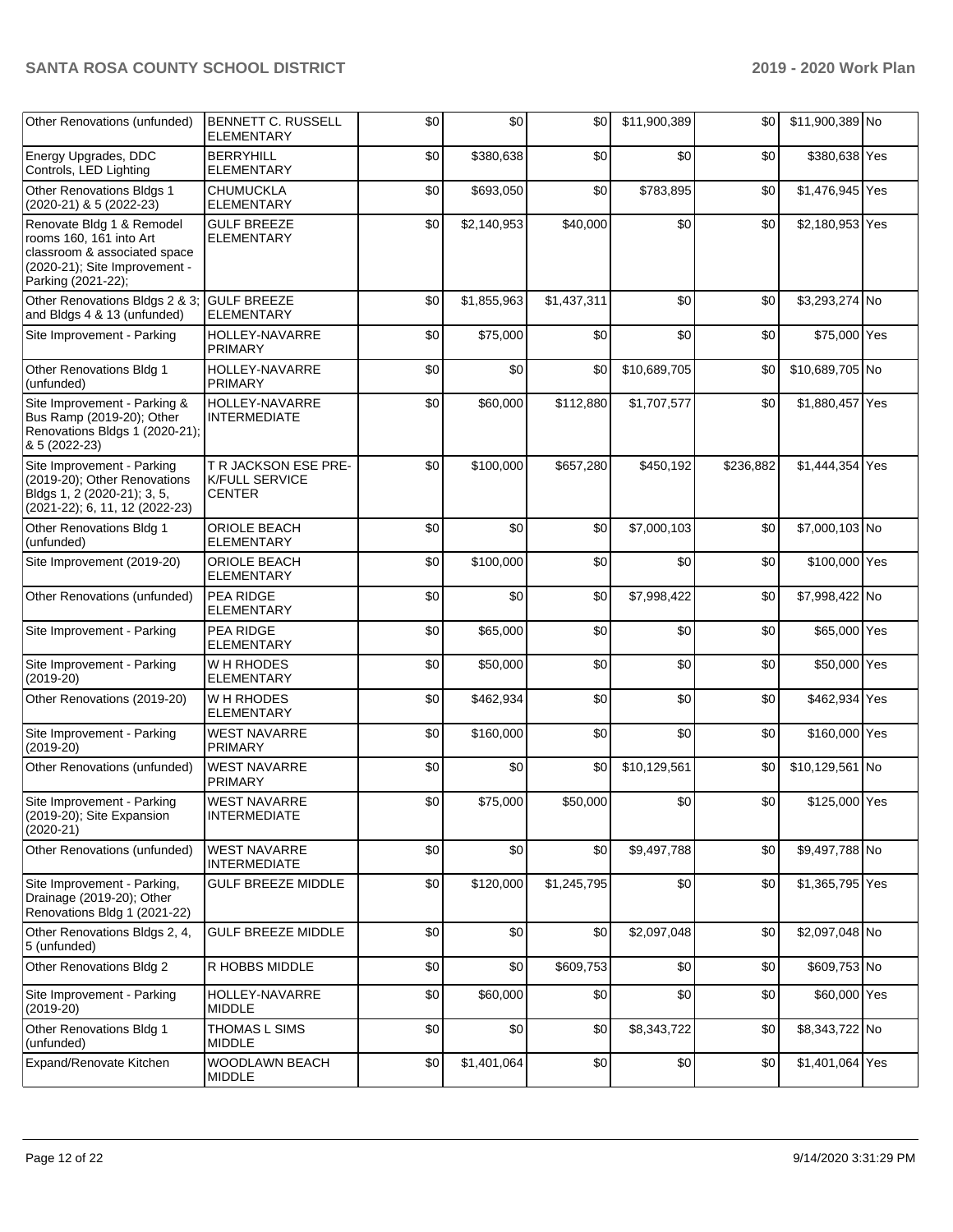| Bldg 11 HVAC Renovation<br>(2020-21); Bldg 9 HVAC<br>Renovation (2021-22); Site<br>Improvement - Parking & Bus<br>Ramp (2022-23);<br>Expand/Renovate<br>Kitchen/Cafeteria (2023-24) | <b>GULF BREEZE SENIOR</b><br><b>HIGH</b>   | \$0         | \$662,245    | \$952,755    | \$100,000    | \$4,595,591 | \$6,310,591 Yes              |  |
|-------------------------------------------------------------------------------------------------------------------------------------------------------------------------------------|--------------------------------------------|-------------|--------------|--------------|--------------|-------------|------------------------------|--|
| Site Improvement - Parking<br>(2019-20); Renovate Bldg 9<br>$(2020-21)$                                                                                                             | <b>JAY JUNIOR SENIOR</b><br>HIGH           | \$0         | \$150,000    | \$363,185    | \$0          | \$0         | \$513,185 Yes                |  |
| Remodel Bldg 11, Rm 103 into<br>VPI Lab (2021-22); Other<br>Renovations Bldg 2 (2023-24)                                                                                            | <b>LOCKLIN TECHNICAL</b><br><b>COLLEGE</b> | \$0         | \$0          | \$125,840    | \$0          | \$234,365   | \$360,205 Yes                |  |
| Other Renovations Bldg 1, 10,<br>13, 15 & 17 (unfunded)                                                                                                                             | <b>LOCKLIN TECHNICAL</b><br><b>COLLEGE</b> | \$770,165   | \$498,560    | \$661,390    | \$1,144,560  | \$754,015   | \$3,828,690 No               |  |
| Site Improvement - Parking<br>(2020-21); Renovate Bldg 1<br>$(2021 - 22)$                                                                                                           | NAVARRE SENIOR HIGH                        | \$0         | \$75,000     | \$708,225    | \$0          | \$0         | \$783,225 Yes                |  |
| Renovate Bldg 1 (2020-21);<br>Site Development &<br>Improvement - Parking & Bus<br>Ramp (2021-22);<br>Expand/Renovate Gym (2023-<br>$ 24\rangle$                                    | PACE SENIOR HIGH                           | \$0         | \$92,435     | \$300,000    | \$0          | \$2,174,172 | \$2,566,607 Yes              |  |
| Site Improvement - Track, Bus<br>Ramp, Parking (2019-20)                                                                                                                            | S S DIXON<br><b>INTERMEDIATE</b>           | \$0         | \$125,000    | \$0          | \$0          | \$0         | \$125,000 Yes                |  |
| Other Renovations Bldg 1<br>(unfunded)                                                                                                                                              | HOLLEY-NAVARRE<br><b>MIDDLE</b>            | \$0         | \$0          | \$0          | \$7,018,232  | \$0         | \$7,018,232 No               |  |
| Other Renovations Bldg 13 &<br>Bldg 10                                                                                                                                              | <b>S S DIXON PRIMARY</b>                   | \$0         | \$0          | \$2,506,664  | \$893,993    | \$0         | \$3,400,657 Yes              |  |
| Other Renovations Bldg 1<br>(2022-23) Remodel Custodial<br>Storage (Bldg 6, Rm 5) into<br>MAterial Storage (2023/24)                                                                | R HOBBS MIDDLE                             | \$0         | \$0          | \$0          | \$2,925,186  | \$41,600    | \$2,966,786 Yes              |  |
| Other Renovations Bldgs 1 & 1<br>(unfunded)                                                                                                                                         | <b>EAST MILTON</b><br>ELEMENTARY           | \$0         | \$0          | \$0          | \$0          | \$4,261,438 | \$4,261,438 No               |  |
| Expand/Renovate Gym<br>(unfunded)                                                                                                                                                   | NAVARRE SENIOR HIGH                        | \$0         | \$0          | \$0          | \$0          | \$2,244,957 | \$2,244,957 No               |  |
| Reserve for Future Property<br>Purchases and/or Future<br>School Construction (cost per<br>student station overages F.S.<br>1013.64(6)(b)                                           | Location not specified                     | \$4,000,000 | \$5,000,000  | \$5,000,000  | \$5,000,000  | \$5,000,000 | \$24,000,000 Yes             |  |
|                                                                                                                                                                                     |                                            | \$4,770,165 | \$17,509,362 | \$23,075,388 | \$92,203,359 |             | \$23,938,055   \$161,496,329 |  |

# **Additional Project Schedules**

Any projects that are not identified in the last approved educational plant survey.

| <b>Project Description</b>                 | Location                                                    | <b>Num</b> | 2019 - 2020<br>Classroom Actual Budget | 2020 - 2021<br>Projected | $2021 - 2022$<br>Projected | 2022 - 2023<br>Projected | 2023 - 2024<br>Projected | Total         | Funded |
|--------------------------------------------|-------------------------------------------------------------|------------|----------------------------------------|--------------------------|----------------------------|--------------------------|--------------------------|---------------|--------|
| Growth Management<br>Services/Geodatabase  | <b>ADMINISTRATIVE</b><br><b>ISUPPORT</b><br><b>SERVICES</b> |            | \$50,000                               | \$50,000                 | \$50,000                   | \$50,000                 | \$50,000                 | \$250,000 Yes |        |
| Enclose Exterior<br>Corridors for Security | HOLLEY-NAVARRE<br>INTERMEDIATE                              |            | \$100,000                              | \$0                      | \$0 <sub>1</sub>           | \$0                      | \$0                      | \$100,000 Yes |        |
| Renovate Building 15<br>linto Music/Chorus | <b>JAY ELEMENTARY</b>                                       |            | \$300,000                              | \$0                      | \$0                        | \$0                      | \$0                      | \$300,000 Yes |        |
| Enclose Exterior<br>Corridors for Security | <b>GULF BREEZE</b><br><b>IELEMENTARY</b>                    |            | \$300,000                              | \$0                      | \$0                        | \$0                      | \$0                      | \$300,000 Yes |        |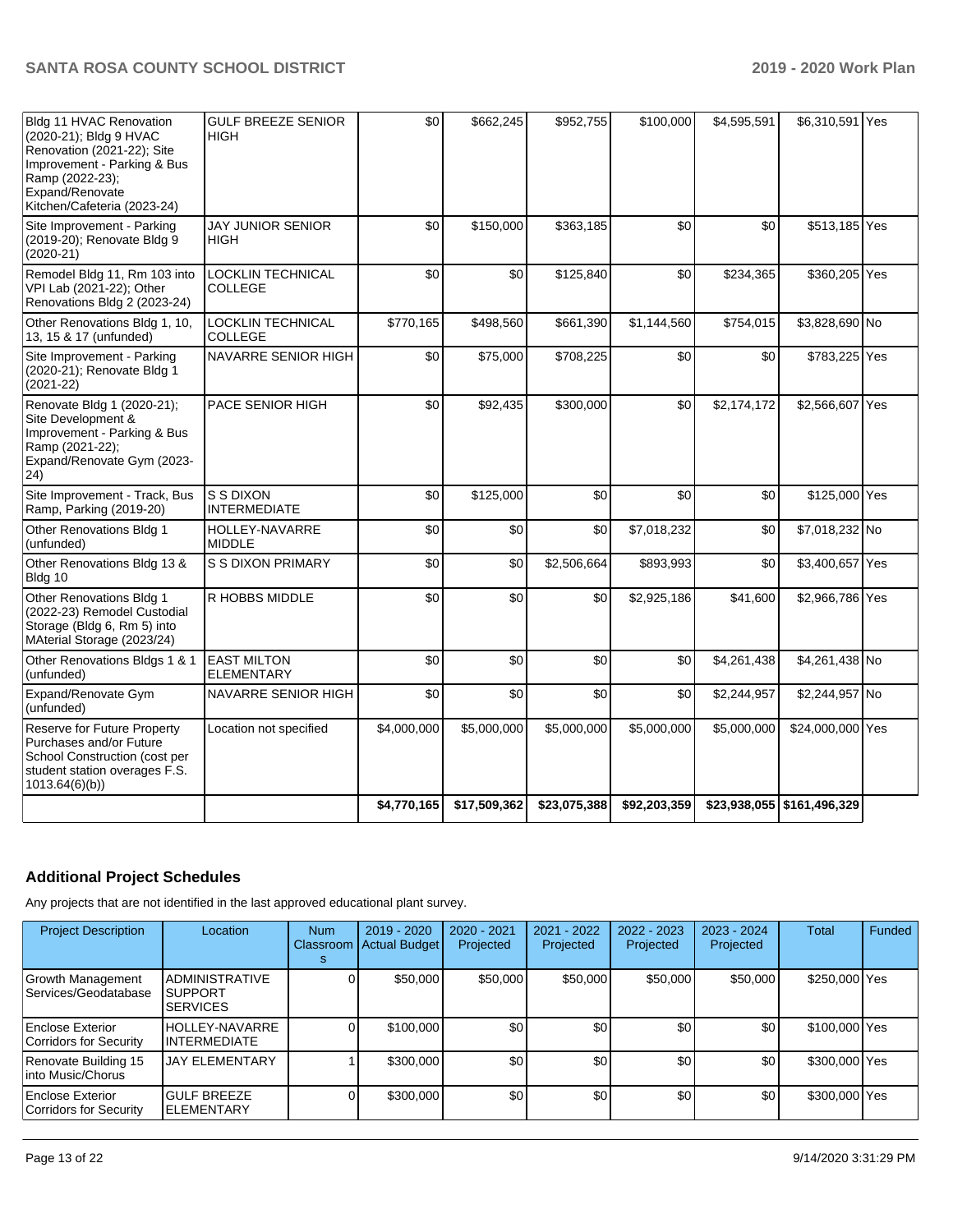| Future K-8 School,<br>Pace Area         | Location not<br>specified | 65  | \$0 <sub>1</sub> | \$36,000,000     | \$0      | \$0          | \$0 I        | \$36,000,000 No            |  |
|-----------------------------------------|---------------------------|-----|------------------|------------------|----------|--------------|--------------|----------------------------|--|
| Future High School,<br>South End        | Location not<br>specified | 91  | \$0              | \$0 <sub>1</sub> | \$0 I    | \$75,000,000 | \$0 I        | \$75,000,000 No            |  |
| Future High School,<br>Milton/Pace Area | Location not<br>specified | 91  | \$0              | \$0              | \$0      | \$0          | \$75,000,000 | \$75,000,000 No            |  |
|                                         |                           | 248 | \$750,000        | \$36,050,000     | \$50,000 | \$75,050,000 |              | \$75,050,000 \$186,950,000 |  |

## **Non Funded Growth Management Project Schedules**

Schedule indicating which projects, due to planned development, that CANNOT be funded from current revenues projected over the next five years.

Nothing reported for this section.

# **Tracking**

# **Capacity Tracking**

| Location                                                       | $2019 -$<br>2020 Satis.<br>Stu. Sta. | Actual<br>$2019 -$<br><b>2020 FISH</b><br>Capacity | Actual<br>$2018 -$<br>2019<br><b>COFTE</b> | # Class<br>Rooms | Actual<br>Average<br>$2019 -$<br>2020 Class<br><b>Size</b> | Actual<br>$2019 -$<br>2020<br>Utilization | <b>New</b><br>Stu.<br>Capacity | <b>New</b><br>Rooms to<br>be<br>Added/Re<br>moved | Projected<br>$2023 -$<br>2024<br><b>COFTE</b> | Projected<br>$2023 -$<br>2024<br>Utilization | Projected<br>$2023 -$<br>2024 Class<br><b>Size</b> |
|----------------------------------------------------------------|--------------------------------------|----------------------------------------------------|--------------------------------------------|------------------|------------------------------------------------------------|-------------------------------------------|--------------------------------|---------------------------------------------------|-----------------------------------------------|----------------------------------------------|----------------------------------------------------|
| <b>CENTRAL SCHOOL</b>                                          | 730                                  | 657                                                | 558                                        | 33               | 17                                                         | 85.00 %                                   | $\Omega$                       | $\Omega$                                          | 612                                           | 93.00 %                                      | 19                                                 |
| BERRYHILL<br>ELEMENTARY                                        | 913                                  | 913                                                | 836                                        | 50               | 17                                                         | 92.00 %                                   | $\Omega$                       | $\Omega$                                          | 917                                           | 100.00%                                      | 18                                                 |
| <b>BAGDAD ELEMENTARY</b>                                       | 579                                  | 579                                                | 435                                        | 31               | 14                                                         | 75.00 %                                   | $\Omega$                       | $\Omega$                                          | 477                                           | 82.00 %                                      | 15                                                 |
| <b>CHUMUCKLA</b><br>ELEMENTARY                                 | 393                                  | 393                                                | 346                                        | 22               | 16 <sup>1</sup>                                            | 88.00 %                                   | $\Omega$                       | $\Omega$                                          | 379                                           | 96.00 %                                      | 17                                                 |
| <b>EAST MILTON</b><br>ELEMENTARY                               | 988                                  | 988                                                | 699                                        | 51               | 14                                                         | 71.00 %                                   | $\Omega$                       | $\Omega$                                          | 767                                           | 78.00 %                                      | 15                                                 |
| <b>GULF BREEZE</b><br>ELEMENTARY                               | 913                                  | 913                                                | 747                                        | 48               | 16                                                         | 82.00%                                    | $\Omega$                       | $\Omega$                                          | 820                                           | 90.00 %                                      | 17                                                 |
| <b>GULF BREEZE MIDDLE</b>                                      | 1,047                                | 942                                                | 991                                        | 48               | 21                                                         | 105.00%                                   | $\Omega$                       | $\Omega$                                          | 941                                           | 100.00%                                      | 20                                                 |
| <b>GULF BREEZE SENIOR</b><br> HIGH                             | 1,794                                | 1,704                                              | 1,663                                      | 76               | 22                                                         | 98.00 %                                   | $\Omega$                       | $\Omega$                                          | 1,824                                         | 107.00%                                      | 24                                                 |
| T R JACKSON ESE PRE-<br><b>K/FULL SERVICE</b><br><b>CENTER</b> | 264                                  | 264                                                | 14                                         | 16               |                                                            | 5.00 %                                    | $\Omega$                       | $\Omega$                                          | 16                                            | 6.00 %                                       | $\mathbf{1}$                                       |
| <b>JAY JUNIOR SENIOR</b><br> HIGH                              | 837                                  | 753                                                | 427                                        | 35               | 12                                                         | 57.00 %                                   | $\Omega$                       | $\Omega$                                          | 468                                           | 62.00 %                                      | 13                                                 |
| <b>JAY ELEMENTARY</b>                                          | 748                                  | 748                                                | 496                                        | 38               | 13                                                         | 66.00 %                                   | $\Omega$                       | $\Omega$                                          | 544                                           | 73.00 %                                      | 14                                                 |
| MILTON SENIOR HIGH                                             | 2,085                                | 1,980                                              | 1,758                                      | 83               | 21                                                         | 89.00 %                                   | $\Omega$                       | $\Omega$                                          | 1,929                                         | 97.00 %                                      | 23                                                 |
| S S DIXON PRIMARY                                              | 781                                  | 781                                                | 795                                        | 44               | 18                                                         | 102.00%                                   | $\Omega$                       | $\Omega$                                          | 872                                           | 112.00%                                      | 20                                                 |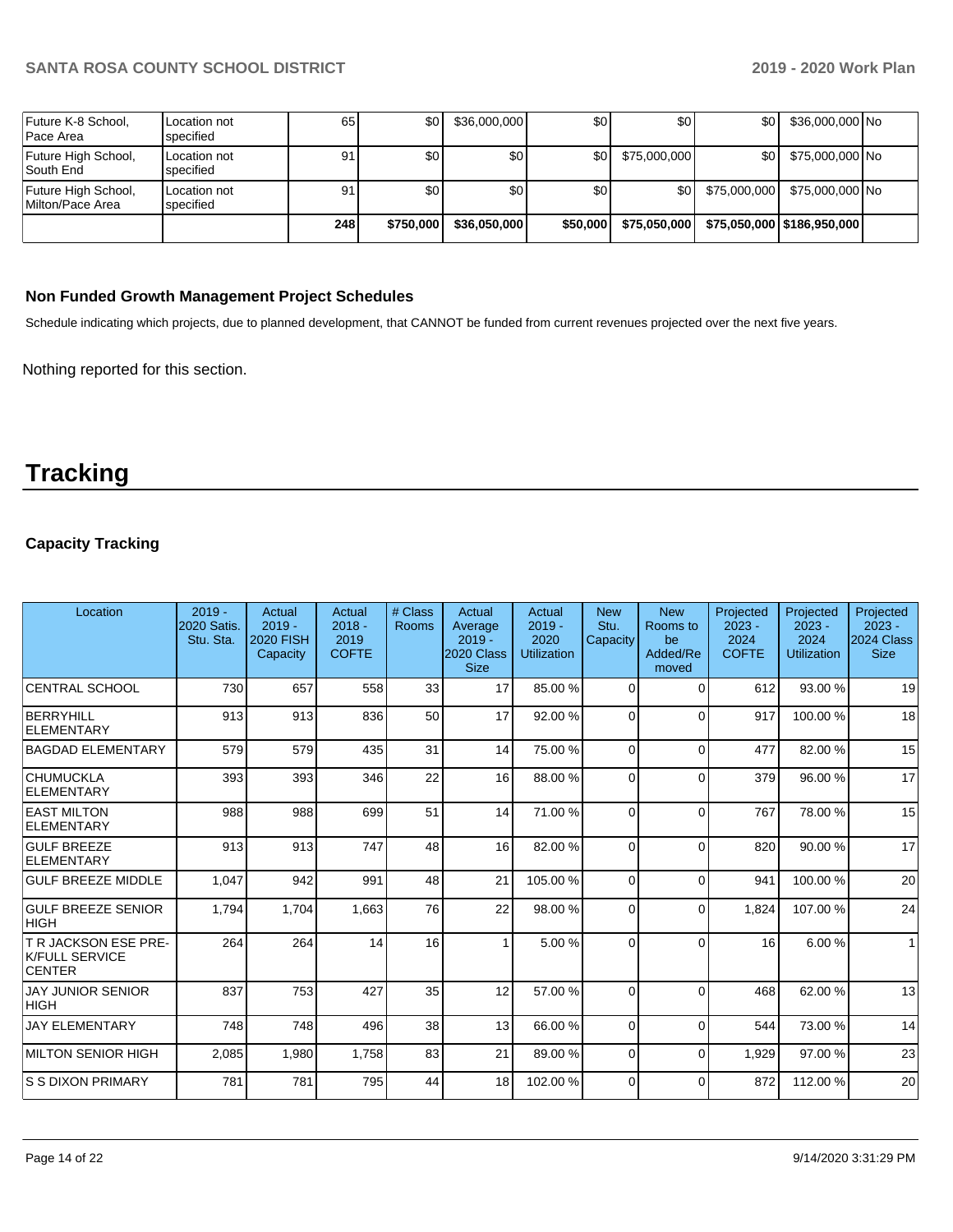| <b>PACE SENIOR HIGH</b>                              | 2,165  | 2,056    | 1,834    | 89    | 21             | 89.00 % | 0           | $\Omega$ | 2,012  | 98.00 % | 23 |
|------------------------------------------------------|--------|----------|----------|-------|----------------|---------|-------------|----------|--------|---------|----|
| W H RHODES<br><b>ELEMENTARY</b>                      | 1,090  | 1,090    | 874      | 59    | 15             | 80.00 % | 0           | $\Omega$ | 959    | 88.00 % | 16 |
| R HOBBS MIDDLE                                       | 960    | 864      | 744      | 44    | 17             | 86.00 % | $\mathbf 0$ | $\Omega$ | 817    | 95.00 % | 19 |
| IMARTIN LUTHER KING<br><b>MIDDLE</b>                 | 785    | 706      | 653      | 36    | 18             | 92.00 % | 0           | $\Omega$ | 716    | 101.00% | 20 |
| <b>HOLLEY-NAVARRE</b><br><b>INTERMEDIATE</b>         | 985    | 985      | 923      | 48    | 19             | 94.00 % | $\mathbf 0$ | $\Omega$ | 959    | 97.00 % | 20 |
| <b>HOLLEY-NAVARRE</b><br>MIDDLE                      | 1,035  | 931      | 995      | 48    | 21             | 107.00% | $\Omega$    | $\Omega$ | 977    | 105.00% | 20 |
| <b>PEA RIDGE</b><br><b>ELEMENTARY</b>                | 980    | 980      | 802      | 50    | 16             | 82.00 % | $\Omega$    | $\Omega$ | 880    | 90.00%  | 18 |
| ORIOLE BEACH<br><b>ELEMENTARY</b>                    | 846    | 846      | 906      | 46    | 20             | 107.00% | $\mathbf 0$ | $\Omega$ | 994    | 117.00% | 22 |
| <b>LOCKLIN TECHNICAL</b><br><b>COLLEGE</b>           | 313    | 375      | 180      | 16    | 11             | 48.00 % | $\Omega$    | $\Omega$ | 198    | 53.00 % | 12 |
| BERRYHILL<br><b>ADMINISTRATIVE</b><br><b>COMPLEX</b> | 52     | 52       | 12       | 5     | $\overline{2}$ | 24.00 % | 0           | $\Omega$ | 14     | 27.00 % | 3  |
| <b>THOMAS L SIMS</b><br><b>MIDDLE</b>                | 1,070  | 963      | 1,066    | 50    | 21             | 111.00% | $\Omega$    | $\Omega$ | 1.169  | 121.00% | 23 |
| ls s dixon<br><b>INTERMEDIATE</b>                    | 903    | 903      | 894      | 44    | 20             | 99.00 % | $\Omega$    | $\Omega$ | 981    | 109.00% | 22 |
| <b>WEST NAVARRE</b><br><b>PRIMARY</b>                | 971    | 971      | 945      | 56    | 17             | 97.00 % | 0           | $\Omega$ | 912    | 94.00 % | 16 |
| NAVARRE SENIOR HIGH                                  | 2,370  | 2,251    | 2.070    | 95    | 22             | 92.00%  | $\Omega$    | $\Omega$ | 2.271  | 101.00% | 24 |
| <b>WEST NAVARRE</b><br><b>INTERMEDIATE</b>           | 1,088  | 1,088    | 1,011    | 53    | 19             | 93.00 % | $\mathbf 0$ | $\Omega$ | 984    | 90.00 % | 19 |
| <b>AVALON MIDDLE</b>                                 | 949    | 854      | 784      | 44    | 18             | 92.00 % | $\mathbf 0$ | $\Omega$ | 662    | 78.00 % | 15 |
| <b>WOODLAWN BEACH</b><br><b>MIDDLE</b>               | 1,176  | 1,058    | 1,073    | 53    | 20             | 101.00% | 0           | $\Omega$ | 1,001  | 95.00 % | 19 |
| <b>HOLLEY-NAVARRE</b><br><b>PRIMARY</b>              | 986    | 986      | 897      | 56    | 16             | 91.00 % | $\Omega$    | $\Omega$ | 884    | 90.00 % | 16 |
| BENNETT C. RUSSELL<br><b>ELEMENTARY</b>              | 1,076  | 1,076    | 863      | 60    | 14             | 80.00 % | $\Omega$    | $\Omega$ | 946    | 88.00 % | 16 |
| <b>ELKHART SCHOOL</b>                                | 1,194  | $\Omega$ | $\Omega$ | 68    | 0              | 0.00%   | $\Omega$    | $\Omega$ | 1.038  | 0.00%   | 15 |
|                                                      | 33,066 | 30,650   | 27,291   | 1,595 | 17             | 89.04%  | 0           | $\Omega$ | 29,940 | 97.68%  | 19 |

The COFTE Projected Total (29,940) for 2023 - 2024 must match the Official Forecasted COFTE Total (29,941 ) for 2023 - 2024 before this section can be completed. In the event that the COFTE Projected Total does not match the Official forecasted COFTE, then the Balanced Projected COFTE Table should be used to balance COFTE.

| Projected COFTE for 2023 - 2024 |
|---------------------------------|
| 9,156                           |
| 11,615                          |
| 9,169                           |
| 29,941                          |
|                                 |

| <b>Grade Level Type</b> | <b>Balanced Projected</b><br>COFTE for 2023 - 2024 |
|-------------------------|----------------------------------------------------|
| Elementary (PK-3)       |                                                    |
| Middle (4-8)            |                                                    |
| High (9-12)             |                                                    |
|                         | 29,940                                             |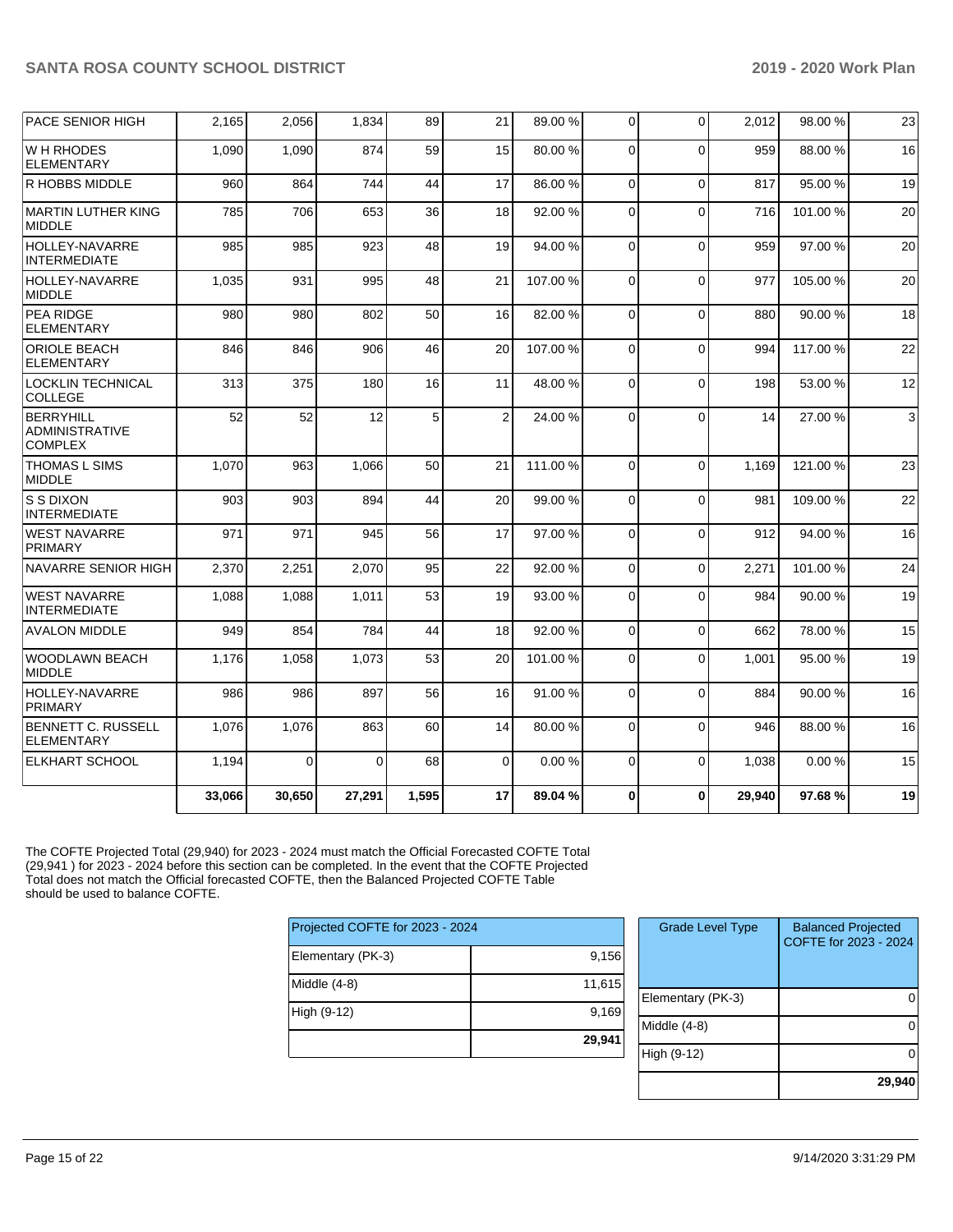#### **Relocatable Replacement**

Number of relocatable classrooms clearly identified and scheduled for replacement in the school board adopted financially feasible 5-year district work program.

| _ocation                        | 2019 - 2020 | $2020 - 2021$ | $2021 - 2022$ | 2022 - 2023 | 2023 - 2024 | Year 5 Total |
|---------------------------------|-------------|---------------|---------------|-------------|-------------|--------------|
| Total Relocatable Replacements: |             |               |               |             |             | 0            |

#### **Charter Schools Tracking**

Information regarding the use of charter schools.

| Location-Type                                          | # Relocatable<br>units or<br>permanent<br>classrooms | Owner    | lYear Started or<br>Scheduled | Student<br><b>Stations</b> | <b>Students</b><br>Enrolled | Years in<br>Contract | <b>Total Charter</b><br><b>Students</b><br>projected for<br>2023 - 2024 |
|--------------------------------------------------------|------------------------------------------------------|----------|-------------------------------|----------------------------|-----------------------------|----------------------|-------------------------------------------------------------------------|
| Learning Academy/Rader School<br>Alternative Placement |                                                      | 15 OTHER | 1998                          | 330                        | 122                         | 10 <sub>1</sub>      | 200                                                                     |
| Capstone Academy                                       |                                                      | 2 OTHER  | 2010                          | 20                         | 10 I                        | 51                   | 16                                                                      |
|                                                        | 17                                                   |          |                               | 350                        | 132                         |                      | 216                                                                     |

# **Special Purpose Classrooms Tracking**

The number of classrooms that will be used for certain special purposes in the current year, by facility and type of classroom, that the district will, 1), not use for educational purposes, and 2), the co-teaching classrooms that are not open plan classrooms and will be used for educational purposes.

| School                                            | School Type                          | $\sharp$ of Elementary $\sharp$ of Middle 4-8<br><b>K-3 Classrooms</b> | <b>Classrooms</b> | # of High $9-12$<br><b>Classrooms</b> | # of $ESE$<br><b>Classrooms</b> | # of Combo<br><b>Classrooms</b> | Total<br><b>Classrooms</b> |
|---------------------------------------------------|--------------------------------------|------------------------------------------------------------------------|-------------------|---------------------------------------|---------------------------------|---------------------------------|----------------------------|
| <b>BERRYHILL ADMINISTRATIVE</b><br><b>COMPLEX</b> | Educational                          |                                                                        |                   |                                       |                                 |                                 | 51                         |
| <b>JAY ELEMENTARY</b>                             | Educational                          |                                                                        |                   |                                       |                                 |                                 |                            |
|                                                   | <b>Total Educational Classrooms:</b> |                                                                        |                   |                                       |                                 |                                 | 61                         |

| School                                | <b>School Type</b> | # of Elementary<br>K-3 Classrooms | # of Middle 4-8<br><b>Classrooms</b> | # of High 9-12<br>Classrooms | # of $ESE$<br><b>Classrooms</b> | # of Combo<br><b>Classrooms</b> | Total<br><b>Classrooms</b> |
|---------------------------------------|--------------------|-----------------------------------|--------------------------------------|------------------------------|---------------------------------|---------------------------------|----------------------------|
| <b>WEST NAVARRE INTERMEDIATE</b>      | Co-Teaching        |                                   |                                      |                              |                                 |                                 |                            |
| <b>AVALON MIDDLE</b>                  | Co-Teaching        |                                   |                                      | 0                            |                                 |                                 |                            |
| <b>ORIOLE BEACH ELEMENTARY</b>        | Co-Teaching        |                                   |                                      | 0                            |                                 |                                 | 9                          |
| THOMAS L SIMS MIDDLE                  | Co-Teaching        |                                   | 4                                    | $\Omega$                     |                                 | ი                               | 5                          |
| IW H RHODES ELEMENTARY                | Co-Teaching        | 8                                 | 5                                    | 0                            |                                 | O                               | 14                         |
| IR HOBBS MIDDLE                       | Co-Teaching        |                                   | 5                                    | 0                            |                                 | O                               | 6                          |
| MARTIN LUTHER KING MIDDLE             | Co-Teaching        |                                   | 5                                    | $\Omega$                     | <sup>0</sup>                    | $\Omega$                        | 5                          |
| HOLLEY-NAVARRE<br><b>INTERMEDIATE</b> | Co-Teaching        |                                   | 5                                    |                              |                                 |                                 | 6                          |
| <b>HOLLEY-NAVARRE MIDDLE</b>          | Co-Teaching        |                                   |                                      | O                            | $\Omega$                        | n                               |                            |
| <b>PEA RIDGE ELEMENTARY</b>           | Co-Teaching        |                                   | 2                                    | ∩                            | 0                               |                                 | 7                          |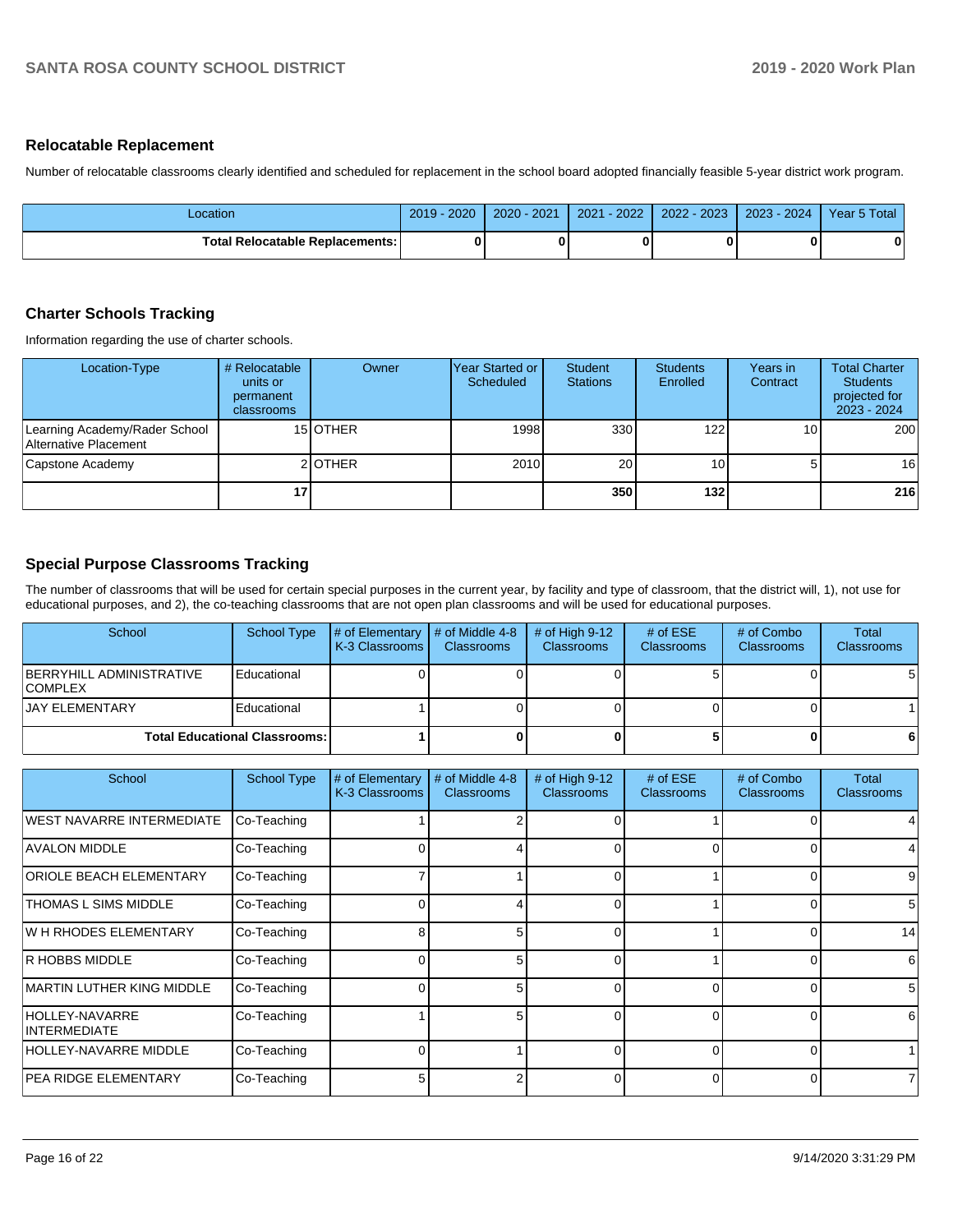| MILTON SENIOR HIGH                      | Co-Teaching                          | 0  |          |          |          | 0        | 8              |
|-----------------------------------------|--------------------------------------|----|----------|----------|----------|----------|----------------|
| IS S DIXON PRIMARY                      | Co-Teaching                          | 12 | 0        |          | $\Omega$ | $\Omega$ | 12             |
| BENNETT C. RUSSELL<br><b>ELEMENTARY</b> | Co-Teaching                          | 6  | 0        | $\Omega$ | $\Omega$ | $\Omega$ | 6              |
| BERRYHILL ELEMENTARY                    | Co-Teaching                          |    | ∩        | ∩        | $\Omega$ | $\Omega$ |                |
| BAGDAD ELEMENTARY                       | Co-Teaching                          |    |          | 0        | $\Omega$ | $\Omega$ | 2              |
| <b>EAST MILTON ELEMENTARY</b>           | Co-Teaching                          | 10 |          | 0        |          | 0        | 18             |
| <b>S S DIXON INTERMEDIATE</b>           | Co-Teaching                          |    |          |          | c        | $\Omega$ | $\overline{7}$ |
| <b>WEST NAVARRE PRIMARY</b>             | Co-Teaching                          | 8  | $\Omega$ | 0        | $\Omega$ | $\Omega$ | 8              |
| NAVARRE SENIOR HIGH                     | Co-Teaching                          | 0  | ŋ        | 13       | 3        | $\Omega$ | 16             |
| <b>GULF BREEZE MIDDLE</b>               | Co-Teaching                          | ∩  | 5        | O        | $\Omega$ | $\Omega$ | 5              |
| <b>GULF BREEZE SENIOR HIGH</b>          | Co-Teaching                          | 0  | $\Omega$ | 8        |          | $\Omega$ | 9              |
| WOODLAWN BEACH MIDDLE                   | Co-Teaching                          | 0  |          |          | $\Omega$ | $\Omega$ | 2              |
| <b>JAY ELEMENTARY</b>                   | Co-Teaching                          | ٩  |          | ∩        |          | $\Omega$ | 5              |
|                                         | <b>Total Co-Teaching Classrooms:</b> | 64 | 54       | 28       | 14       | 0        | 160            |

#### **Infrastructure Tracking**

**Necessary offsite infrastructure requirements resulting from expansions or new schools. This section should include infrastructure information related to capacity project schedules and other project schedules (Section 4).** 

Not Specified

**Proposed location of planned facilities, whether those locations are consistent with the comprehensive plans of all affected local governments, and recommendations for infrastructure and other improvements to land adjacent to existing facilities. Provisions of 1013.33(12), (13) and (14) and 1013.36 must be addressed for new facilities planned within the 1st three years of the plan (Section 5).** 

New K-8 school is currently under construction at 2535 Elkhart Drive, Gulf Breeze, Fl 32583

New K-8 school to be located on the parcel adjacent to the north side of Berryhill Elementary.

New high school to be located in the south end of the county.

New high school to be located in the Milton/Pace area.

**Consistent with Comp Plan?** Yes

#### **Net New Classrooms**

The number of classrooms, by grade level and type of construction, that were added during the last fiscal year.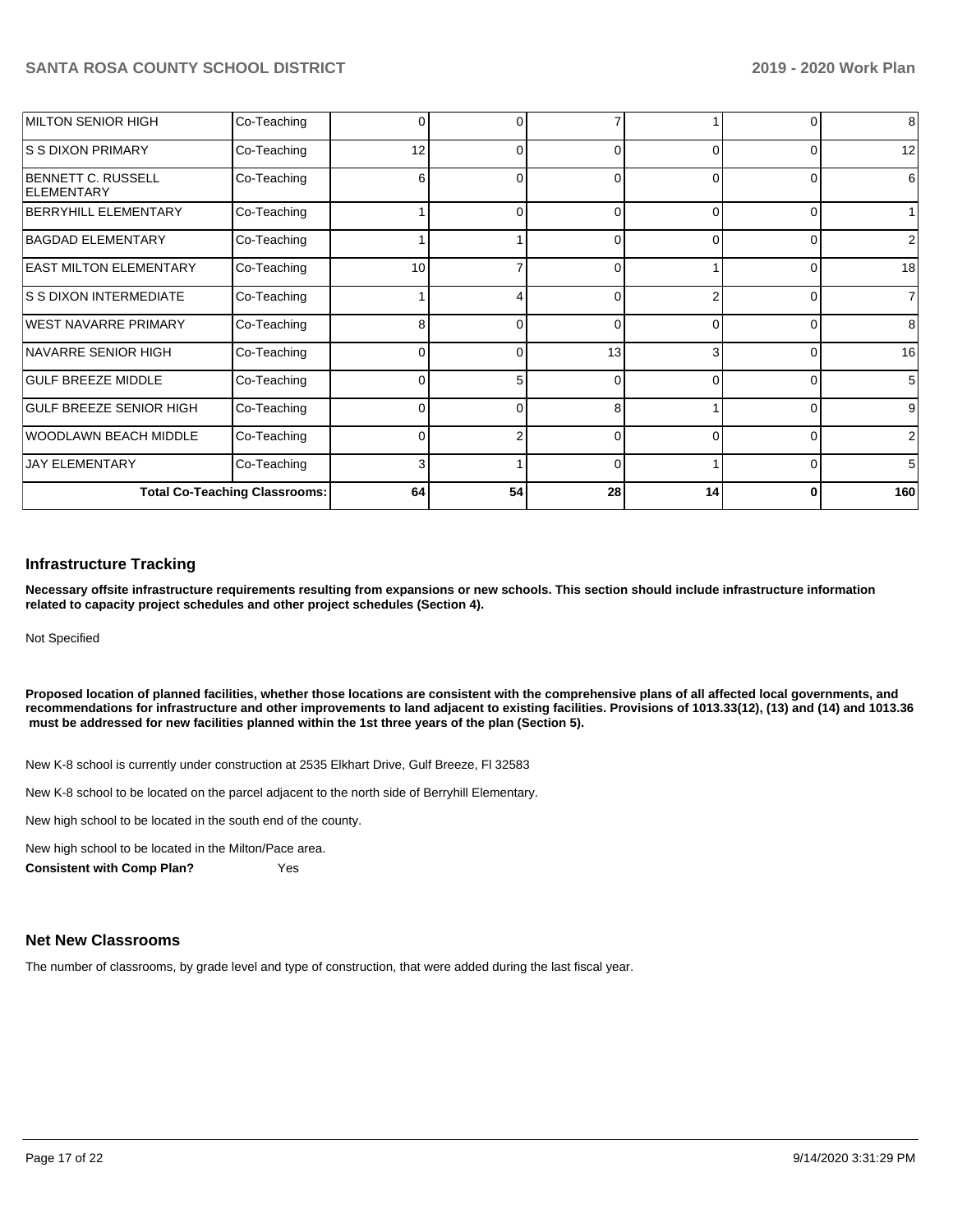| List the net new classrooms added in the 2018 - 2019 fiscal year.                                                                                       |                              |                            | year.                          |                        | List the net new classrooms to be added in the 2019 - 2020 fiscal                            |  |  |                        |
|---------------------------------------------------------------------------------------------------------------------------------------------------------|------------------------------|----------------------------|--------------------------------|------------------------|----------------------------------------------------------------------------------------------|--|--|------------------------|
| "Classrooms" is defined as capacity carrying classrooms that are added to increase<br>capacity to enable the district to meet the Class Size Amendment. |                              |                            |                                |                        | Totals for fiscal year 2019 - 2020 should match totals in Section 15A.                       |  |  |                        |
| Location                                                                                                                                                | $2018 - 2019$ #<br>Permanent | $2018 - 2019$ #<br>Modular | $2018 - 2019$ #<br>Relocatable | $2018 - 2019$<br>Total | $2019 - 2020$ #<br>$2019 - 2020$ #<br>$2019 - 2020$ #<br>Relocatable<br>Modular<br>Permanent |  |  | $2019 - 2020$<br>Total |
| Elementary (PK-3)                                                                                                                                       | 26                           |                            |                                | 26                     |                                                                                              |  |  |                        |
| Middle (4-8)                                                                                                                                            | 39                           |                            |                                | 44                     |                                                                                              |  |  |                        |
| High (9-12)                                                                                                                                             |                              |                            |                                |                        |                                                                                              |  |  | ΩI                     |
|                                                                                                                                                         | 65                           |                            |                                |                        |                                                                                              |  |  |                        |

### **Relocatable Student Stations**

Number of students that will be educated in relocatable units, by school, in the current year, and the projected number of students for each of the years in the workplan.

| <b>Site</b>                             | 2019 - 2020 | 2020 - 2021 | 2021 - 2022 | 2022 - 2023 | 2023 - 2024    | 5 Year Average |
|-----------------------------------------|-------------|-------------|-------------|-------------|----------------|----------------|
| <b>CENTRAL SCHOOL</b>                   | 72          | 72          | 72          | 72          | 72             | 72             |
| <b>BERRYHILL ELEMENTARY</b>             | 0           | 0           | $\Omega$    | 0           | 0              | $\mathbf 0$    |
| <b>BAGDAD ELEMENTARY</b>                | 0           | $\Omega$    | $\Omega$    | $\Omega$    | 0              | $\Omega$       |
| CHUMUCKLA ELEMENTARY                    | 54          | 54          | 54          | 54          | 54             | 54             |
| <b>EAST MILTON ELEMENTARY</b>           | 0           | $\Omega$    | $\Omega$    | $\Omega$    | $\Omega$       | $\mathbf 0$    |
| <b>GULF BREEZE ELEMENTARY</b>           | 0           | 0           | $\Omega$    | $\Omega$    | 0              | $\mathbf 0$    |
| <b>S S DIXON INTERMEDIATE</b>           | $\Omega$    | $\Omega$    | $\Omega$    | $\Omega$    | $\Omega$       | $\mathbf 0$    |
| <b>WEST NAVARRE PRIMARY</b>             | 28          | 28          | 28          | 28          | 28             | 28             |
| NAVARRE SENIOR HIGH                     | 100         | 100         | 100         | 100         | 100            | 100            |
| WEST NAVARRE INTERMEDIATE               | 154         | 154         | 154         | 154         | 154            | 154            |
| <b>AVALON MIDDLE</b>                    | 0           | $\Omega$    | $\Omega$    | 0           | 0              | $\Omega$       |
| ORIOLE BEACH ELEMENTARY                 | 0           | 0           | $\Omega$    | $\mathbf 0$ | 0              | $\mathbf 0$    |
| LOCKLIN TECHNICAL COLLEGE               | 0           | $\Omega$    | $\Omega$    | $\Omega$    | $\Omega$       | $\mathbf 0$    |
| <b>BERRYHILL ADMINISTRATIVE COMPLEX</b> | 0           | $\Omega$    | $\Omega$    | $\Omega$    | $\Omega$       | $\mathbf 0$    |
| <b>THOMAS L SIMS MIDDLE</b>             | 110         | 110         | 110         | 110         | 110            | 110            |
| W H RHODES ELEMENTARY                   | 0           | $\Omega$    | $\Omega$    | 0           | $\Omega$       | $\Omega$       |
| R HOBBS MIDDLE                          | 0           | 0           | $\Omega$    | $\Omega$    | 0              | $\mathbf 0$    |
| MARTIN LUTHER KING MIDDLE               | 0           | $\Omega$    | $\Omega$    | $\Omega$    | $\overline{0}$ | $\mathbf 0$    |
| HOLLEY-NAVARRE INTERMEDIATE             | 110         | 110         | 110         | 110         | 110            | 110            |
| <b>HOLLEY-NAVARRE MIDDLE</b>            | 84          | 84          | 84          | 84          | 84             | 84             |
| PEA RIDGE ELEMENTARY                    | 18          | 18          | 18          | 18          | 18             | 18             |
| MILTON SENIOR HIGH                      | 75          | 75          | 75          | 75          | 75             | 75             |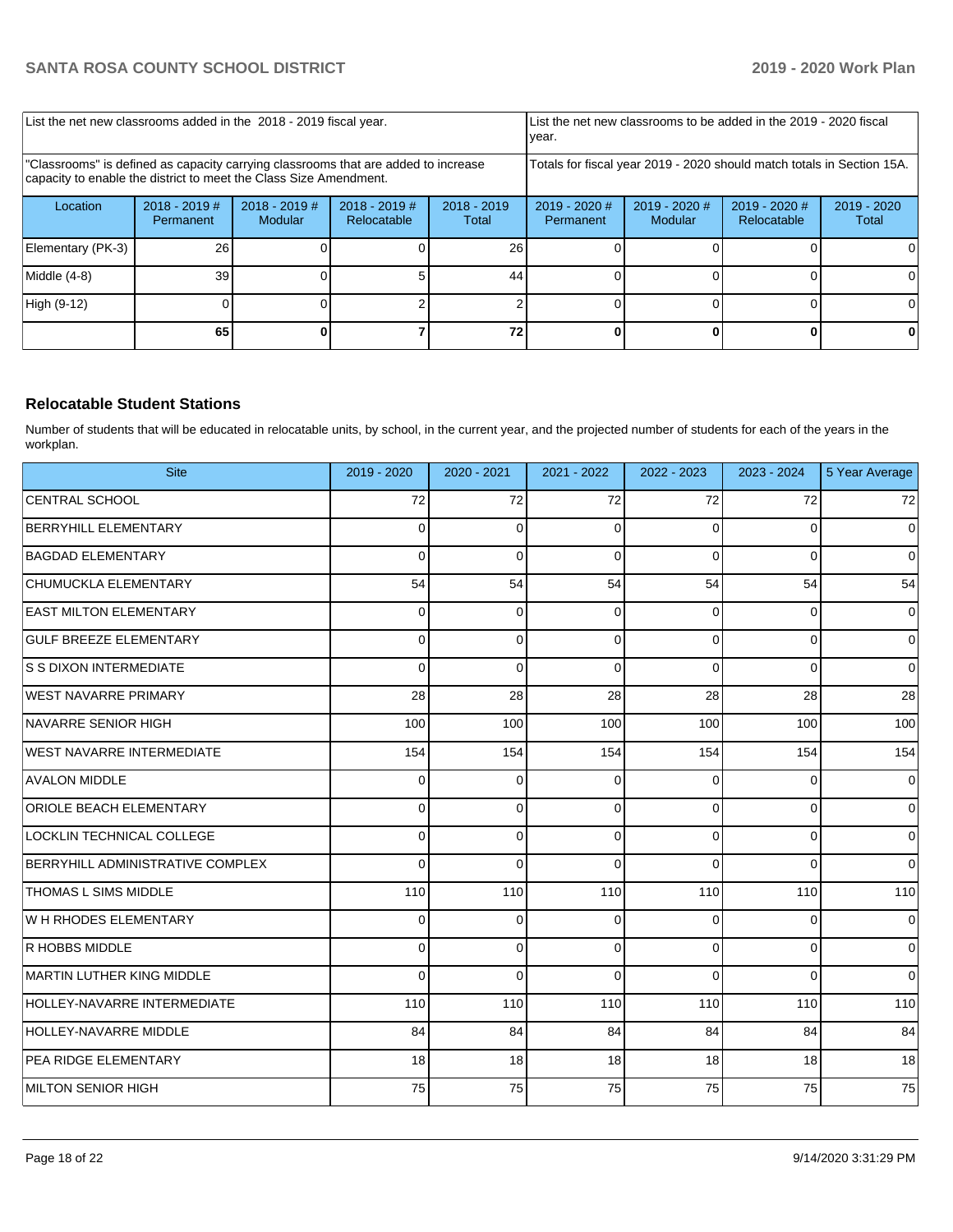| <b>S S DIXON PRIMARY</b>                          | 72              | 72       | 72       | 72       | 72       | 72       |
|---------------------------------------------------|-----------------|----------|----------|----------|----------|----------|
| BENNETT C. RUSSELL ELEMENTARY                     | 46              | 46       | 46       | 46       | 46       | 46       |
| HOLLEY-NAVARRE PRIMARY                            | 90 <sup>1</sup> | 90       | 90       | 90       | 90       | 90       |
| <b>PACE SENIOR HIGH</b>                           | $\Omega$        | $\Omega$ | $\Omega$ | $\Omega$ | $\Omega$ | $\Omega$ |
| <b>GULF BREEZE MIDDLE</b>                         | $\Omega$        | $\Omega$ | ŋ        | $\Omega$ | $\Omega$ | $\Omega$ |
| <b>GULF BREEZE SENIOR HIGH</b>                    | 275             | 275      | 275      | 275      | 275      | 275      |
| T R JACKSON ESE PRE-K/FULL SERVICE CENTER         | 0               | O        | U        | $\Omega$ | $\Omega$ | $\Omega$ |
| <b>WOODLAWN BEACH MIDDLE</b>                      | $\Omega$        | 0        | 0        | $\Omega$ | $\Omega$ | 0        |
| <b>JAY JUNIOR SENIOR HIGH</b>                     | 0               | $\Omega$ | O        | $\Omega$ | $\Omega$ | $\Omega$ |
| <b>JAY ELEMENTARY</b>                             | 18 <sup>1</sup> | 18       | 18       | 18       | 18       | 18       |
| <b>IELKHART SCHOOL</b>                            | $\Omega$        | $\Omega$ | 0        | $\Omega$ | $\Omega$ | $\Omega$ |
| Totals for SANTA ROSA COUNTY SCHOOL DISTRICT      |                 |          |          |          |          |          |
| Total students in relocatables by year.           | 1,306           | 1,306    | 1,306    | 1,306    | 1,306    | 1,306    |
| Total number of COFTE students projected by year. | 27,904          | 28,420   | 29,049   | 29,466   | 29,941   | 28,956   |
| Percent in relocatables by year.                  | 5 %             | 5 %      | 4 %      | 4 %      | 4 %      | 5 %      |

### **Leased Facilities Tracking**

Exising leased facilities and plans for the acquisition of leased facilities, including the number of classrooms and student stations, as reported in the educational plant survey, that are planned in that location at the end of the five year workplan.

| Location                       | # of Leased<br>Classrooms 2019 -<br>2020 | <b>FISH Student</b><br><b>Stations</b> | <b>Owner</b>       | # of Leased<br>Classrooms 2023 -<br>2024 | <b>FISH Student</b><br><b>Stations</b> |
|--------------------------------|------------------------------------------|----------------------------------------|--------------------|------------------------------------------|----------------------------------------|
| <b>GULF BREEZE SENIOR HIGH</b> |                                          |                                        | 100 Mobile Modular | 4                                        | 100                                    |
| CHUMUCKLA ELEMENTARY           |                                          |                                        | 18 Mobile Modular  |                                          | 18                                     |
| CENTRAL SCHOOL                 |                                          |                                        | 47 Mobile Modular  | 2                                        | 47                                     |
| <b>JAY ELEMENTARY</b>          |                                          |                                        | 168 Mobile Modular | 9                                        | 168                                    |
| HOLLEY-NAVARRE INTERMEDIATE    |                                          |                                        | 44 Mobile Modular  | $\overline{2}$                           | 44                                     |
| IS S DIXON PRIMARY             | 2                                        |                                        | 36 Mobile Modular  | 2                                        | 36                                     |
| THOMAS L SIMS MIDDLE           | 5                                        |                                        | 110 Mobile Modular | 5                                        | 110                                    |
| HOLLEY-NAVARRE PRIMARY         | 5                                        |                                        | 90 Mobile Modular  | 5 <sup>1</sup>                           | 90                                     |
|                                | 22                                       | 613                                    |                    | 30 <sub>1</sub>                          | 613                                    |

# **Failed Standard Relocatable Tracking**

Relocatable units currently reported by school, from FISH, and the number of relocatable units identified as 'Failed Standards'.

Nothing reported for this section.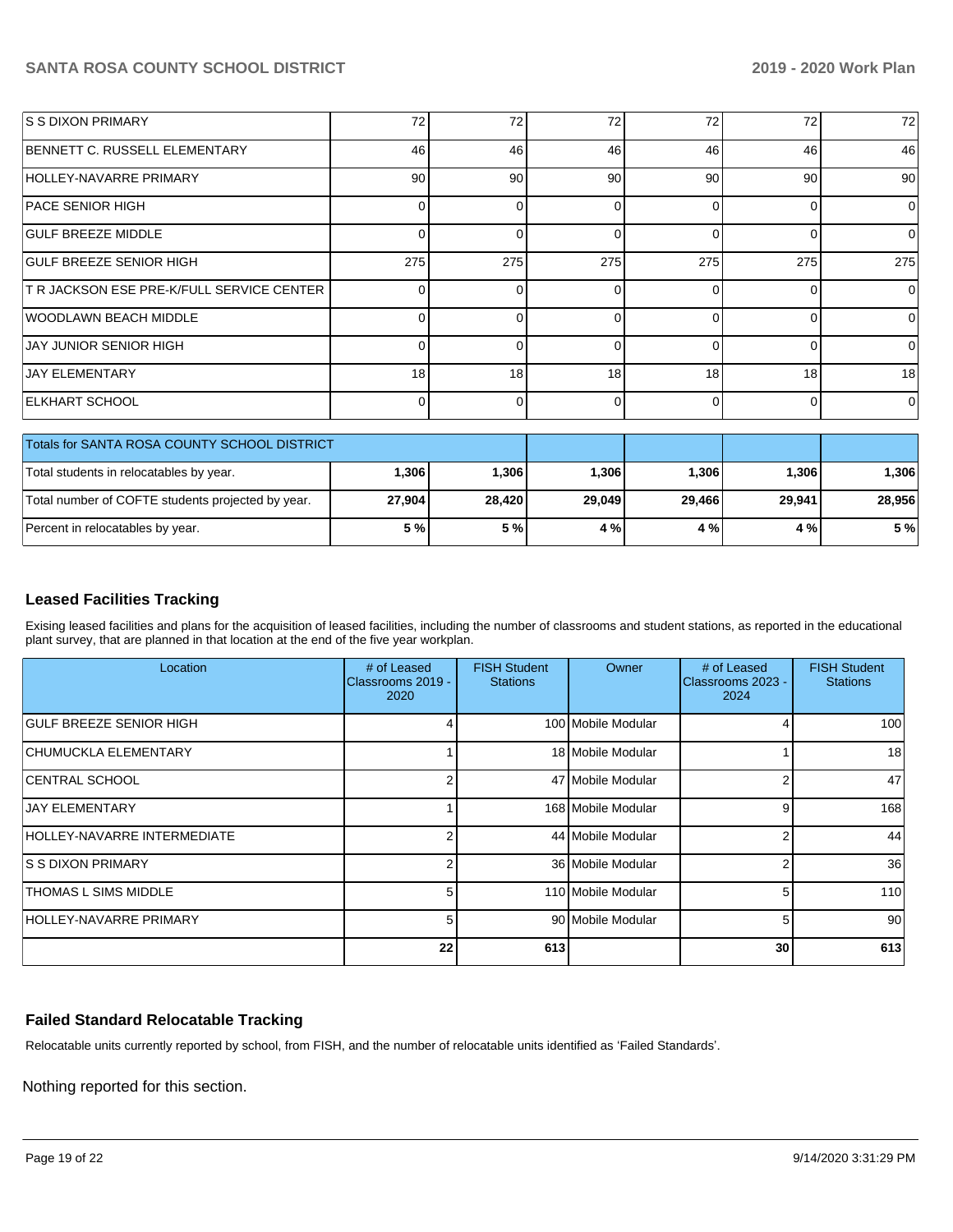# **Planning**

#### **Class Size Reduction Planning**

**Plans approved by the school board that reduce the need for permanent student stations such as acceptable school capacity levels, redistricting, busing, year-round schools, charter schools, magnet schools, public-private partnerships, multitrack scheduling, grade level organization, block scheduling, or other alternatives.**

The need for permanent student stations is critical at this time. The District is building a new K-8 school in the south end of the county and has started planning a new K-8 school in the Milton/Pace area of the County. The District is actively seeking property to purchase for future high schools in the south end and the Milton/Pace area of the County. In the meantime, the District will lease relocatables and redistrict as needed.

#### **School Closure Planning**

**Plans for the closure of any school, including plans for disposition of the facility or usage of facility space, and anticipated revenues.** 

On January 21, 2016 the School Board approved a Castaldi Analysis with recommendation for the Berryhill Administrative Complex to be replaced. The building has been vacated. On November 14, 2019 the School Board accepted an offer for the sale of this property.

# **Long Range Planning**

#### **Ten-Year Maintenance**

District projects and locations regarding the projected need for major renovation, repair, and maintenance projects within the district in years 6-10 beyond the projects plans detailed in the five years covered by the work plan.

| Project                                                      | 2023 - 2024 / 2028 - 2029<br><b>Projected Cost</b> |
|--------------------------------------------------------------|----------------------------------------------------|
| Expand chiller/HVAC renovations to entire campus             | \$3,000,000                                        |
| Retrofit entire camus with chiller plant/HVAC<br>renovations | \$10,000,000                                       |
|                                                              | \$13,000,000                                       |

#### **Ten-Year Capacity**

Schedule of capital outlay projects projected to ensure the availability of satisfactory student stations for the projected student enrollment in K-12 programs for the future 5 years beyond the 5-year district facilities work program.

| Project                                                                                                                     | Location, Community, Quadrant or other<br>general location | 2023 - 2024 / 2028 - 2029<br><b>Projected Cost</b> |
|-----------------------------------------------------------------------------------------------------------------------------|------------------------------------------------------------|----------------------------------------------------|
| Continue to evaluate capacity at all levels. Purchase<br>property for new schools to meet the needs of<br>continued growth. | North of Pace                                              | \$5,000,000                                        |
| New middle School                                                                                                           | South end of county                                        | \$35,000,000                                       |
|                                                                                                                             |                                                            | \$40,000,000                                       |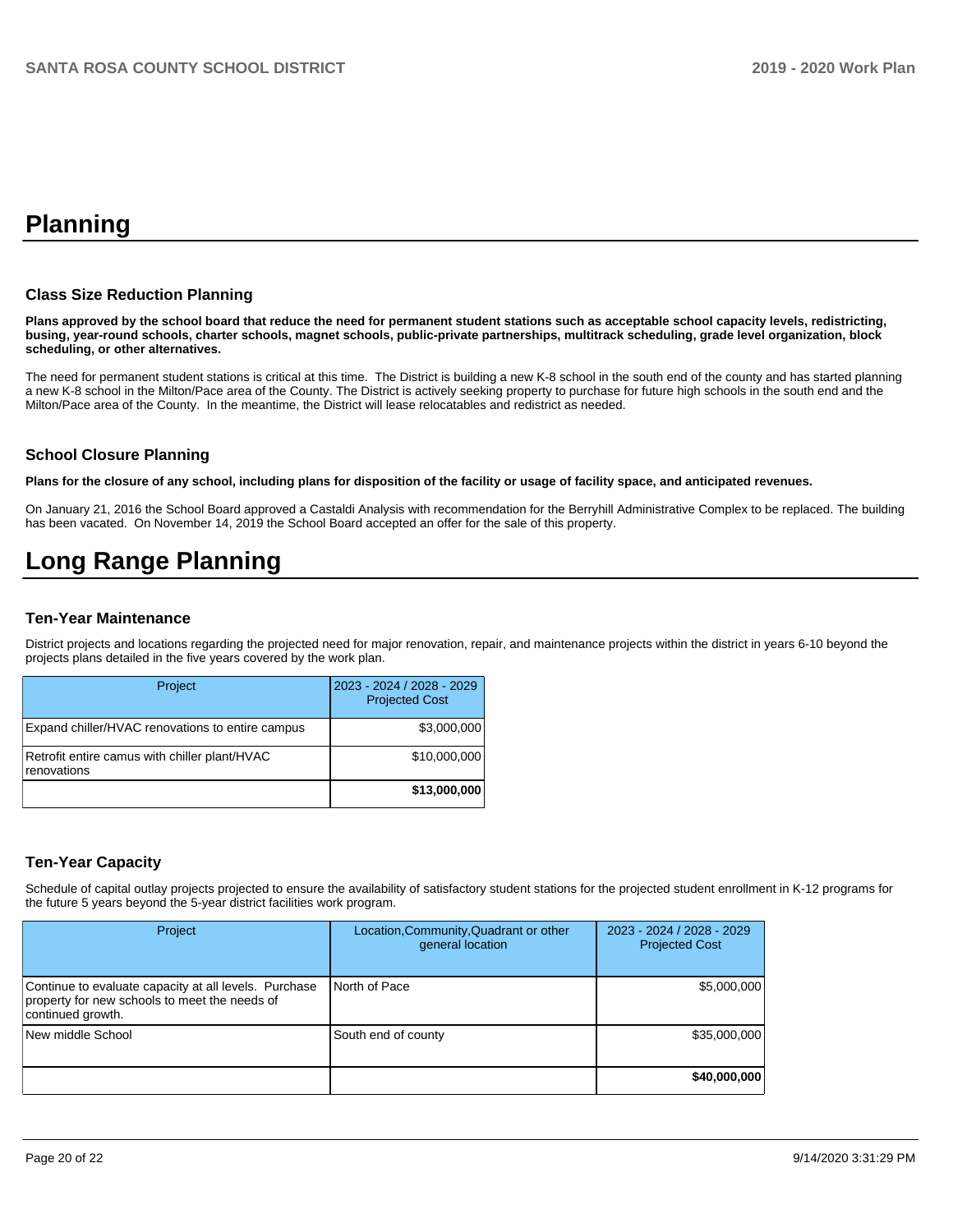#### **Ten-Year Planned Utilization**

Schedule of planned capital outlay projects identifying the standard grade groupings, capacities, and planned utilization rates of future educational facilities of the district for both permanent and relocatable facilities.

| <b>Grade Level Projections</b>   | <b>FISH</b><br><b>Student</b><br><b>Stations</b> | Actual 2018 -<br><b>2019 FISH</b><br>Capacity | Actual<br>$2018 -$<br>2019<br><b>COFTE</b> | Actual 2018 - 2019<br><b>Utilization</b> | Actual 2019 - 2020 / 2028 - 2029 new<br>Student Capacity to be added/removed | Projected 2028<br><b>2029 COFTE</b> | Projected 2028 -<br>2029 Utilization |
|----------------------------------|--------------------------------------------------|-----------------------------------------------|--------------------------------------------|------------------------------------------|------------------------------------------------------------------------------|-------------------------------------|--------------------------------------|
| Elementary - District<br> Totals | 14,504                                           | 14,504                                        | 12,483.07                                  | 86.07%                                   |                                                                              | 14,646                              | 100.98%                              |
| Middle - District Totals         | 8.589                                            | 7.728                                         | 7,290.30                                   | 94.33 %                                  |                                                                              | 8,553                               | 110.68%                              |
| High - District Totals           | 8.414                                            | 7.991                                         | 7.325.26                                   | 91.67 %                                  |                                                                              | 8.594                               | 107.55 %                             |
| Other - ESE, etc                 | 1.608                                            | 427                                           | 201.63                                     | 47.31 %                                  |                                                                              | 237                                 | 55.50 %                              |
|                                  | 33,115                                           | 30,650                                        | 27,300.26                                  | 89.07%                                   |                                                                              | 32,030                              | 104.50 %                             |

**Combination schools are included with the middle schools for student stations, capacity, COFTE and utilization purposes because these facilities all have a 90% utilization factor. Use this space to explain or define the grade groupings for combination schools.** 

No comments to report.

#### **Ten-Year Infrastructure Planning**

**Proposed Location of Planned New, Remodeled, or New Additions to Facilities in 06 thru 10 out years (Section 28).**

Nothing reported for this section.

Plans for closure of any school, including plans for disposition of the facility or usage of facility space, and anticipated revenues in the 06 thru 10 out **years (Section 29).**

Nothing reported for this section.

#### **Twenty-Year Maintenance**

District projects and locations regarding the projected need for major renovation, repair, and maintenance projects within the district in years 11-20 beyond the projects plans detailed in the five years covered by the work plan.

Nothing reported for this section.

#### **Twenty-Year Capacity**

Schedule of capital outlay projects projected to ensure the availability of satisfactory student stations for the projected student enrollment in K-12 programs for the future 11-20 years beyond the 5-year district facilities work program.

Nothing reported for this section.